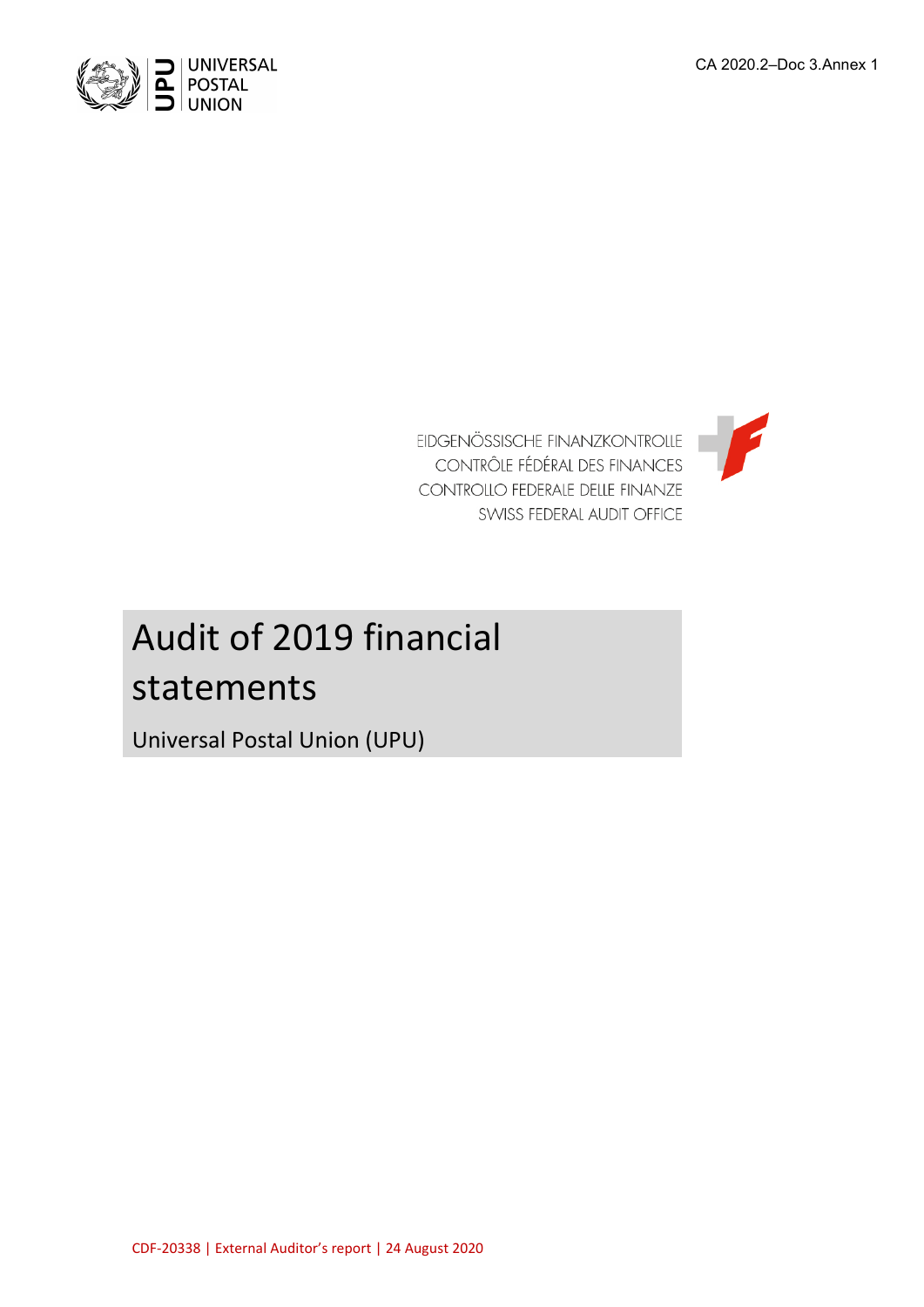| <b>Bestelladresse</b>      | <b>Swiss Federal Audit Office</b>         |
|----------------------------|-------------------------------------------|
| Adresse de commande        | Monbijoustrasse 45                        |
| Indirizzo di ordinazione   | <b>3003 BERNE</b>                         |
| Ordering address           | SWITZERLAND                               |
| Bestellnummer              | 1.20338.942.00310.002                     |
| Numéro de commande         |                                           |
| Numero di ordinazione      |                                           |
| Ordering number            |                                           |
| Zusätzliche Informationen  | www.efk.admin.ch                          |
| Complément d'informations  | info@efk.admin.ch                         |
| Informazioni complementari | twitter: @EFK CDF SFAO                    |
| Additional information     | +41 58 463 11 11                          |
| Abdruck                    | <b>Gestattet (mit Quellenvermerk)</b>     |
| Reproduction               | Autorisée (veuillez mentionner la source) |
| Riproduzione               | Autorizzata (indicare la fonte)           |
| Reprint                    | Authorized (please mention source)        |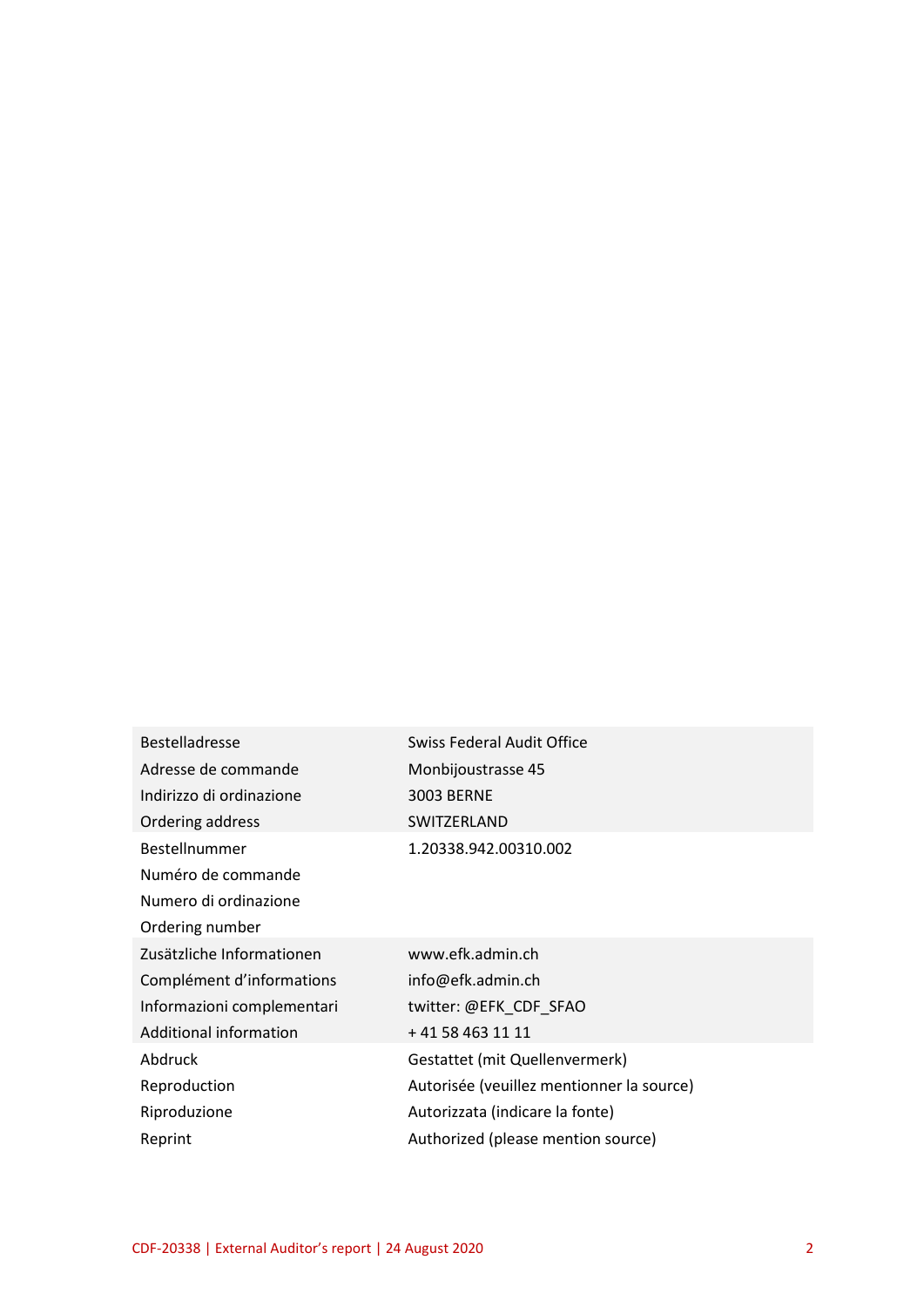# Table of contents

| <b>Annex 1: External Auditor's report</b> |  |
|-------------------------------------------|--|

**Annex 2: Follow-up of recommendations from previous audits**

*In accordance with article 148, paragraph 1, of the General Regulations approved at the 26th Congress in Istanbul in 2016, the Government of the Swiss Confederation shall supervise, without charge, the bookkeeping and accounting of the Universal Postal Union (UPU). On the basis of this provision, this mission was entrusted to the country's highest public financial audit body, namely the Swiss Federal Audit Office (SFAO), which thus serves as External Auditor of the UPU accounts.*

*The terms of reference are defined in article 37 of the Financial Regulations and in the Additional terms of reference governing external audit annexed to those Regulations. The members of the SFAO thus mandated fulfil their function autonomously and independently, with the support of their colleagues.*

*The SFAO provides services in relation to the external audit of the UPU in a manner that is fully independent of its role as the supreme financial oversight body of the Swiss Confederation. The SFAO has a team of highly qualified professionals with wide experience of audits in international organizations.*

#### *For further information, please contact:*

*Mr Eric-Serge Jeannet, Deputy Director, Tel. +41 58 463 10 39, eric-serge.jeannet@efk.admin.ch*

*Mr Didier Monnot, Head of Audit Mandates, Tel. +41 58 463 10 48[, didier.monnot@efk.admin.ch](mailto:didier.monnot@efk.admin.ch)*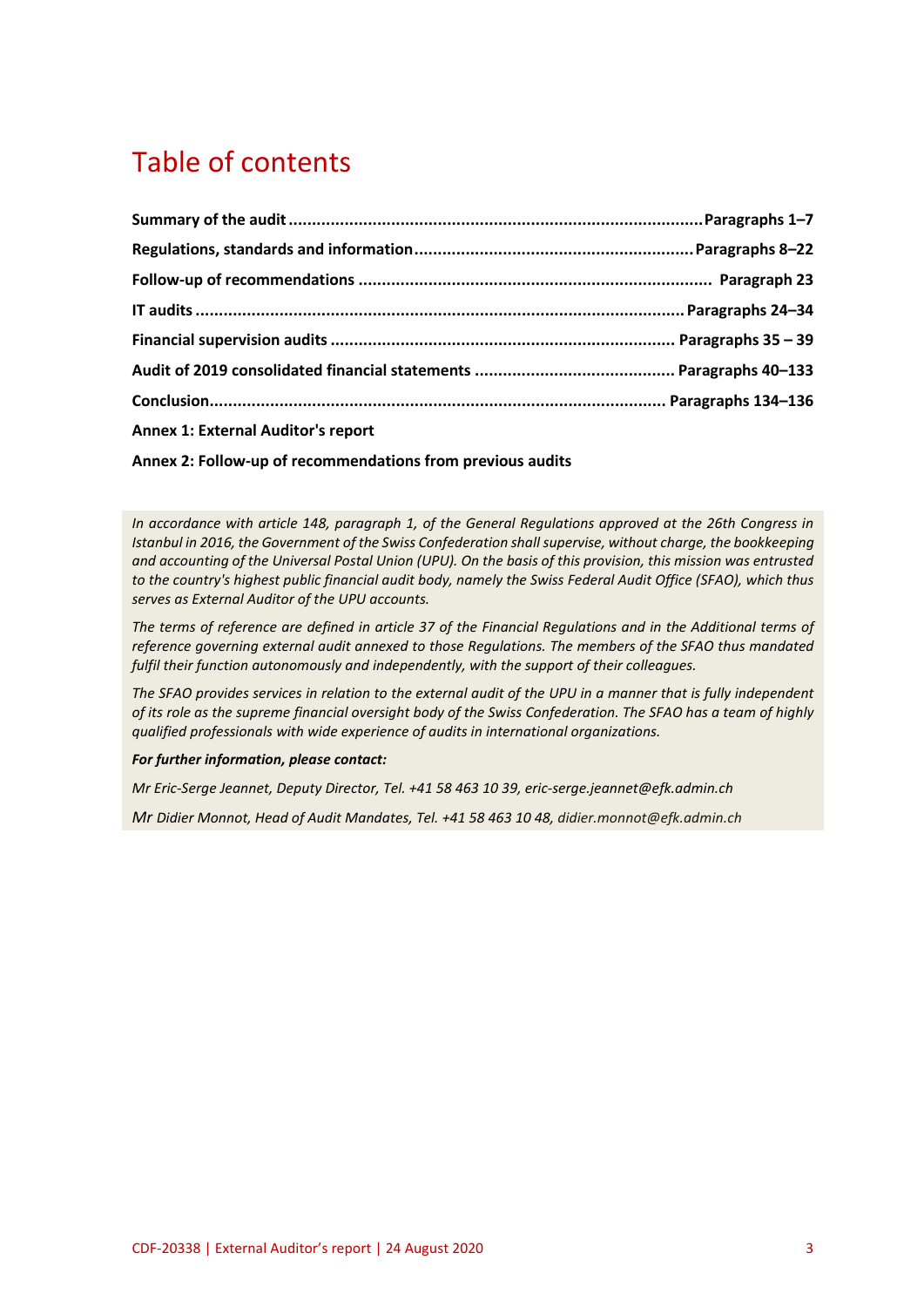# Audit of 2019 financial statements Universal Postal Union (UPU)

### Summary of the audit

- 1. The audit of the 2019 financial statements of the Universal Postal Union (UPU), carried out in spring 2020, was unfortunately affected by the COVID-19 global pandemic. Despite this, the Swiss Federal Audit Office (SFAO) managed to complete its work more or less "normally" while observing the safety rules in place to protect all of the individuals concerned. Practical, pragmatic solutions were adopted. None of this would have been possible without the engagement and individual efforts of the UPU staff and the audit team. The SFAO wishes to convey its thanks and recognition.
- 2. The 2019 financial statements of the UPU were prepared in accordance with the International Public Sector Accounting Standards (IPSAS). The audit of these statements gave a satisfactory result overall, and the SFAO is able to issue an audit opinion without reservation.
- 3. However, the SFAO noted shortcomings in certain areas and has issued a number of recommendations with a view to their elimination. An effort must be made by the Finance Directorate (DFI) in particular to improve various aspects of the account closure and financial statement preparation procedure.

### **There is significant doubt as to the Union's ability to continue as a going concern**

- 4. The financial situation of the UPU is worrisome. Firstly, the balance sheet shows negative equity of 235 million CHF at the end of 2019, while total assets stood at 242 million. Secondly, the situation regarding the Union's liquid assets is a matter for concern. Whereas the Union should act as guarantor for its Provident Scheme when the latter falls below a minimum level of coverage of 85%, the total amount that would need to be paid at the end of 2019 to achieve this level of coverage is 30.5 million CHF.
- 5. The settlement of such an amount would lead to serious cash-flow problems for the Union and, as such, represents a material uncertainty which could cast significant doubt on the organization's ability to continue as a going concern. This issue was acknowledged by the UPU and a long-term financing plan was established with a view to fully recapitalizing the Provident Scheme by 2045. The plan is to be submitted for formal adoption at the next Congress – a decision which would enshrine this objective in the basic Acts of the organization.
- 6. Other factors could adversely affect the financial situation. For instance, the International Bureau building is in need of renovation. Some of this work is vital as the electrical installations and fire protection system are obsolete and need to be brought up to current standards. In the estimation of the architectural consultant, the cost of the most urgent work would be 19.5 million CHF. Efforts are being made to raise these funds.
- 7. The SFAO requested that the General Management evaluate the organization's ability to continue as a going concern. Having examined the situation and the simulations of possible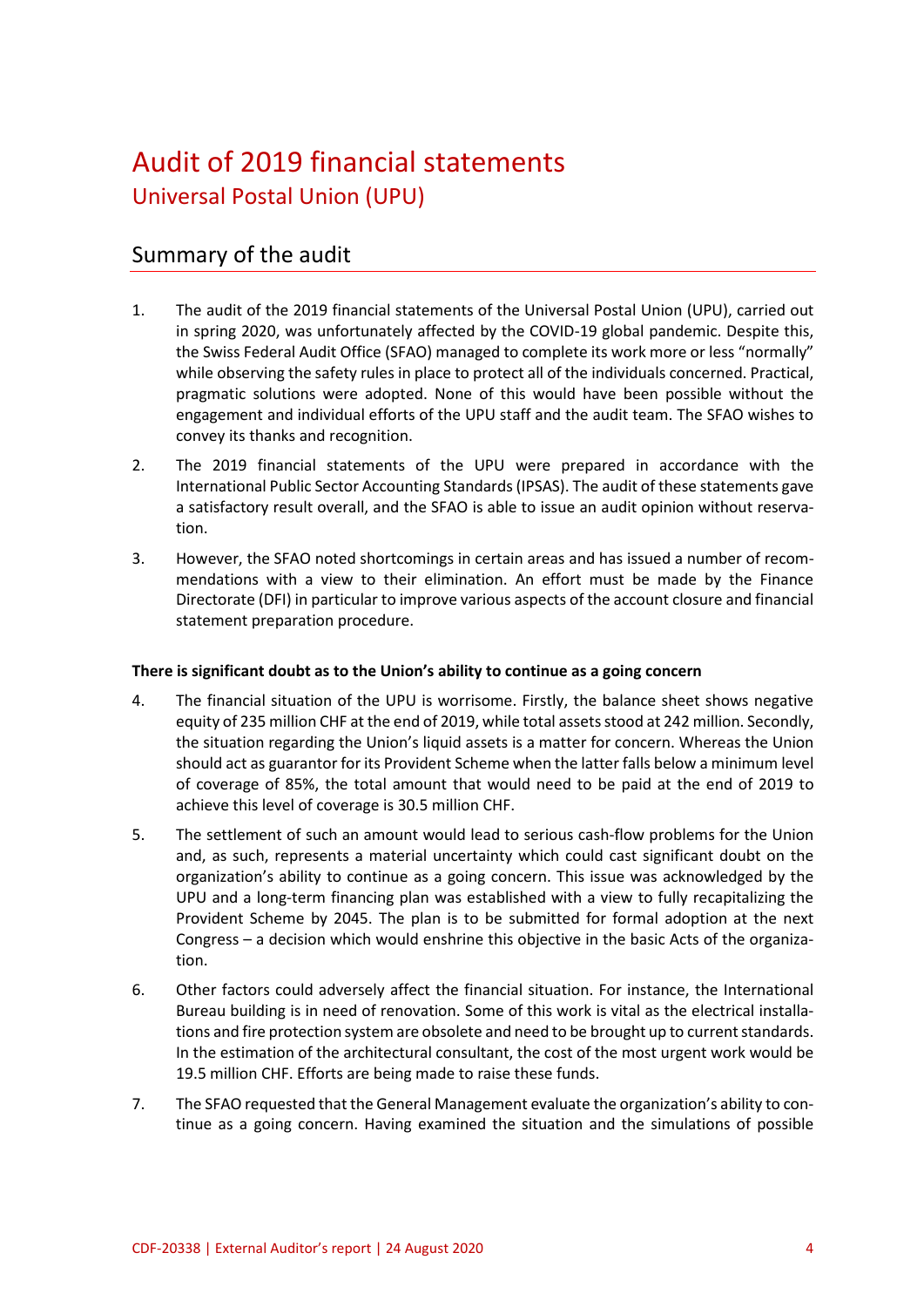changes in cash flow, the General Management has concluded that the organization's ability to continue as a going concern is not threatened in the short term.

# Regulations, standards and information

### Financial regulations and purpose of the audit

- 8. Financial year 2019 was governed by the relevant provisions of the Constitution and of the General Regulations (Istanbul 2016); by the Financial Regulations and the Rules on Financial Administration, Accounting Organization and Control of the UPU; and by the International Public Sector Accounting Standards (IPSAS).
- 9. This report describes the audits of the UPU's consolidated financial statements drawn up at 31 December 2019, comprising the statement of financial position, the statement of financial performance, the statement of changes in net assets, the statement of cash flow, the statement of comparison of budget and actual amounts, and the notes to the financial statements.
- 10. The 2019 accounts of the UPU Provident Scheme were the subject of a separate audit report and correspondence. The same goes for the accounts of the three translation services (Arabic, English and Portuguese), given that they are not consolidated.

### Audit standards, information and acknowledgments

- [1](#page-4-0)1. The audit was conducted in accordance with the International Standards on Auditing (ISA<sup>1</sup>), and in compliance with the additional terms of reference annexed to the UPU's Financial Regulations.
- 12. The ISA define the role that the auditor must fulfil with regard to the risk of misstatements in the financial statements, whether caused by fraud or error (ISA 240). Consequently, the External Auditor adopted procedures specific to this field.
- 13. In carrying out spot checks, the SFAO selected samples based on risk or the relative size of the amounts recorded under the headings examined.
- 14. The result of the audit was initially communicated to the DFI at meetings on 18 December 2019 and 29 June 2020. The latter meeting served as the final discussion, and was held in the presence of Mr P. Clivaz, Deputy Director General; Mr V. Dubenko, Director of Finance; Mr J.-A. Ducrest, Director of Logistics; Mr O. Dreier, Accounting, Budget and Treasury Programme Manager; and Ms X. Fu, Risk Controlling and Management Information Systems Coordinator. The SFAO was represented by Mr E.-S. Jeannet, Deputy Director; Mr M. Köhli, Competence Centre Manager; and Mr A. Crevoiserat, Audit Manager.
- 15. The SFAO will not reproduce in this report the points and issues of minor importance that were clarified and discussed in the course of the audit or at the above-mentioned meetings with the DFI.

1

<span id="page-4-0"></span><sup>1</sup> Published by the IAASB (International Auditing and Assurance Standards Board).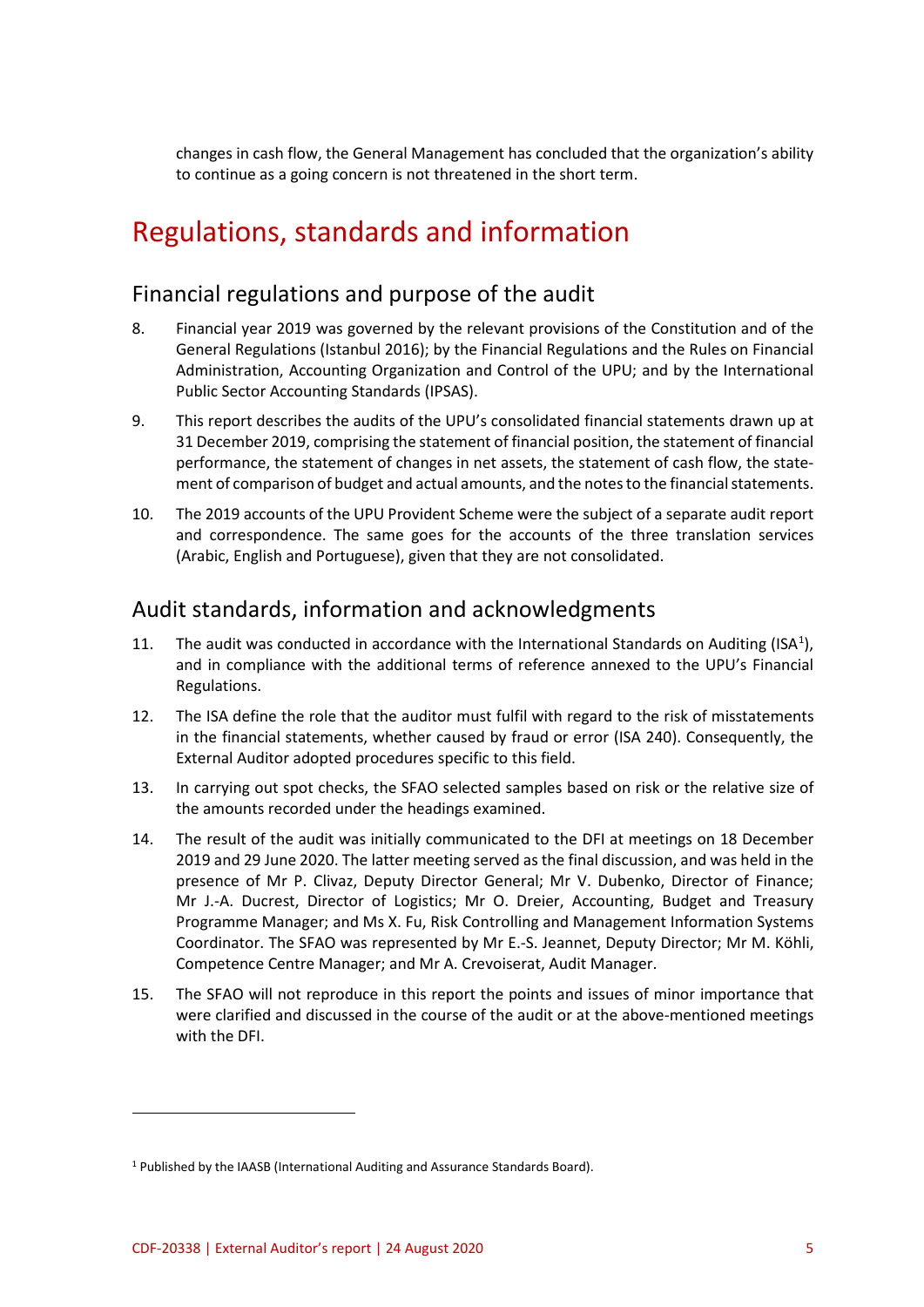- 16. During the audit work, the SFAO regularly met with Mr O. Dreier, with other employees in the DFI, and with members of other International Bureau directorates, depending on the subject matter.
- 17. The SFAO would like to emphasize the good spirit of collaboration and openness that prevailed throughout the performance of the audit. It also wishes to express its appreciation for the helpfulness shown by all the UPU officials approached in providing the information and documents required to carry out its task.
- 18. In accordance with article 9 of the Additional terms of reference governing external audit, the Director General sent the SFAO his comments by e-mail on 5, 17 and 24 August 2020. They are included in this report.
- 19. This report was originally written in French; the SFAO points out that the French version is therefore the official version.

### Examination of the work of the Internal Auditor

- 20. During the interim and final audits, the SFAO conducted a review of the work of the Internal Auditor. The internal audit function has been outsourced since 2011.
- [2](#page-5-0)1. The internal audit reports<sup>2</sup> that were reviewed contain some observations which, while requiring action on the part of the UPU, did not have a direct and significant impact on the work of the SFAO.
- 22. However, the SFAO would draw attention to Report 02.2019 on Funding, which contains comments on the rules relating to the management of accounts receivable. In the view of the Internal Auditor, these rules, while respected by the IB, are too lax (unpaid contributions for a given year can remain due indefinitely, a payment of 1 CHF is enough to defer reminders for a year, countries can omit to pay up to four years' contributions before being subjected to sanctions, etc.). The SFAO shares this view.

## Follow-up of recommendations

23. Review of the recommendations shows that the International Bureau has made efforts to speed up their implementation. Five recommendations are still outstanding. They are listed in Annex 2 to this report.

- Report 01.2019: Risk assessment and audit planning;
- Report 02.2019: Funding

**.** 

- Report 03.2019: Pension fund
- Report 04.2019: Follow-up of recommendations
- Report 05.2019: Annual activity
- Report 06.2019: Communication at the IB

<span id="page-5-0"></span><sup>2</sup> The reports examined were the following: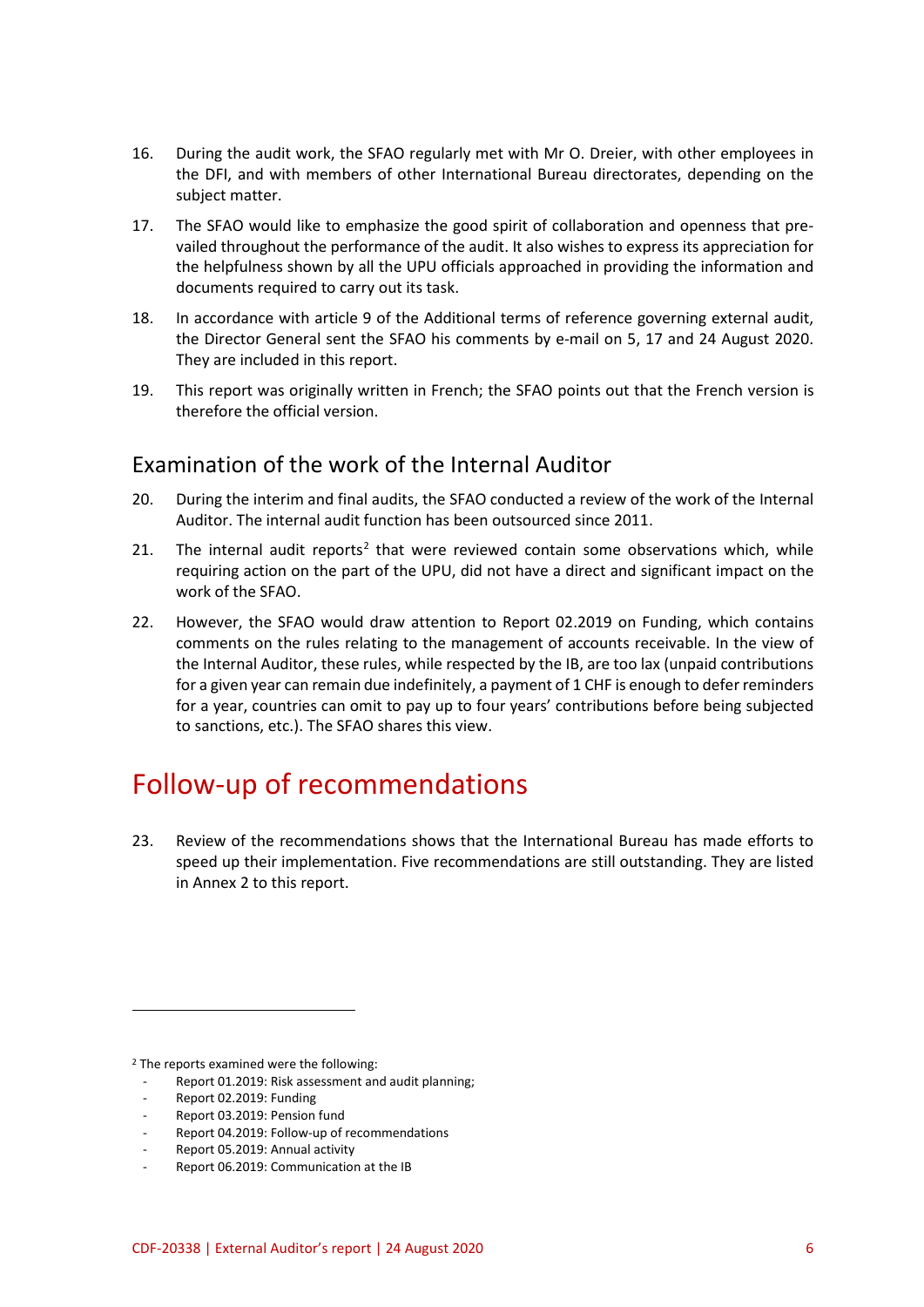# IT audits

### Work done

- 24. During the interim audit at the end of 2019, the SFAO carried out an IT audit focusing, among other things, on general IT controls. In terms of the financial internal control system (ICS), these cover the following areas:
	- Change management;
	- Access rights management;
	- Management of IT operations.
- 25. The SFAO verified the existence of general IT controls by carrying out on-site surveys. It was unable to fully confirm the existence of the ICS in this area owing to a lack of examples (e.g. programme changes) or evidence (e.g. verification of authorized users in access management, see paragraph 27).
- 26. Compared with the previous year, the situation has improved with respect to the management and review of users and access rights for salary management systems. The improvements made relate in particular to change management. A new procedure is being used to assign user access rights. Access needs to be approved by competent persons in the areas of finance and payroll. Implementation of access rights is a matter for the Postal Technology Centre (PTC). The SFAO feels that the separation of functions is better now than it was in the past.
- 27. However, the SFAO noted that "super users" and external parties still have excessively broad access rights. The internal auditor also raised this matter and issued a recommendation. Moreover, regular, documented review of existing users and access rights is still lacking. In particular, an Excel printout of a basic list of existing users cannot be considered as valid evidence, particularly where that list is neither dated nor signed.
- 28. To show that progress was made but that weaknesses remain, the SFAO decided to consider recommendation 2, made in report 14090, as closed. The areas in which weaknesses persist were covered in recommendation 1 of report 18055, which deals with a similar issue.
- 29. The SFAO did, however, find the other general IT controls to be adequate to cover the IT risks surrounding regular accounting and bookkeeping.
- 30. The integration of DL.PIM into the PTC will result in the further integration of IT into the overall organizational structure. The PTC has organized its control processes and measures in accordance with recognized standards, such as the IT Infrastructure Library (ITIL).
- 31. The PTC has launched a project which should allow for management of all UPU IT services in line with best practices and usual standards. The SFAO wishes to underline the importance of organizing all areas of IT in accordance with the same processes and basing them on the same audit evidence. Work is under way in this respect and is expected to be completed in 2020.
- 32. As regards business continuity management, certain security measures are in place, such as backing up data outside the organization and duplicating (mirroring) IT environments. However, a formalized strategy and measures relating to building security are still lacking. In this regard, a project was launched as part of ISO 27001 certification.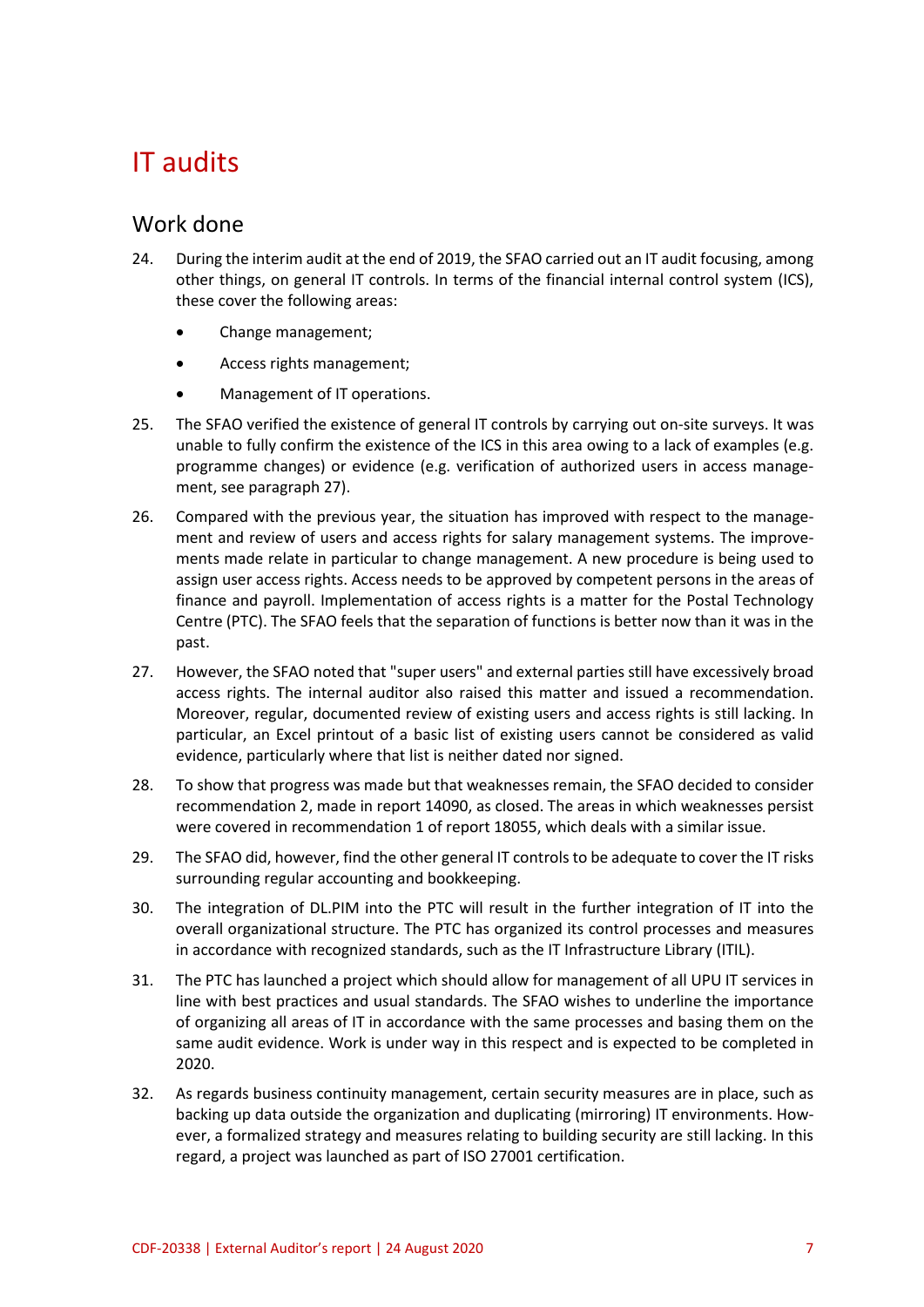- 33. The SFAO also followed up the three recommendations from previous audits. One recommendation was implemented and may be considered closed. For the remaining two, action plans and implementation deadlines have been partially set.
- 34. Additional information on the recommendations that are still outstanding is provided in Annex 2 to this report.

## Financial monitoring audits

### The need to renovate the building is clear

- 35. Given the apparent dilapidation of various elements of the main building, the SFAO conducted an audit to take stock of the situation. In particular, it examined the plausibility of the report by the architectural consultant and noted the different scenarios envisaged for the future.
- 36. Work was carried out in the final quarter of 2019, the results of which were communicated at the final meeting of 19 December 2019, with Mr P. Clivaz, Deputy Director General, J.-A. Ducrest, Director of Logistics, and A. Kerll, General Services and Conferences Programme Manager.
- 37. On the basis of its various visits, the SFAO can corroborate the internal observations of the International Bureau. There are multifarious issues and risks associated with the internal layout, large-scale maintenance and infrastructure of the building, particularly with respect to the safety of electrical installations.
- 38. The SFAO considers that the report of the architectural consultant commissioned by the Management is generally plausible and coherent. However, it should in no way be considered as a renovation plan per se. This will help to avoid any misunderstandings around the terminology to be used in future negotiations with the host state.
- 39. The SFAO further noted that the International Bureau has not developed a concept for the value retention of the building, which is central to its renovation. Moreover, the SFAO considers that the UPU is not currently in a position to fully assume the role of building owner. In particular, the budgets for the repair and other costs associated with the building are inadequate for the maintenance and long-term restoration of the structure. There is a lack of expertise within the organization to clarify the roles of building owner (or the owner's representative), manager and users, and to maintain the value and security of the infrastructure in the long term. These points should be taken into consideration immediately, or at the latest when an actual renovation project is launched.

#### **Evaluation of the SFAO**

The UPU building is exposed to risks related to dilapidation and above all safety. Certain work is vital as the electrical installations and fire protection system are obsolete and need to be brought up to current standards. In the estimation of the architectural consultant, the cost of the most urgent work would be 19.5 million CHF. This would have a considerable impact on an already very critical financial situation.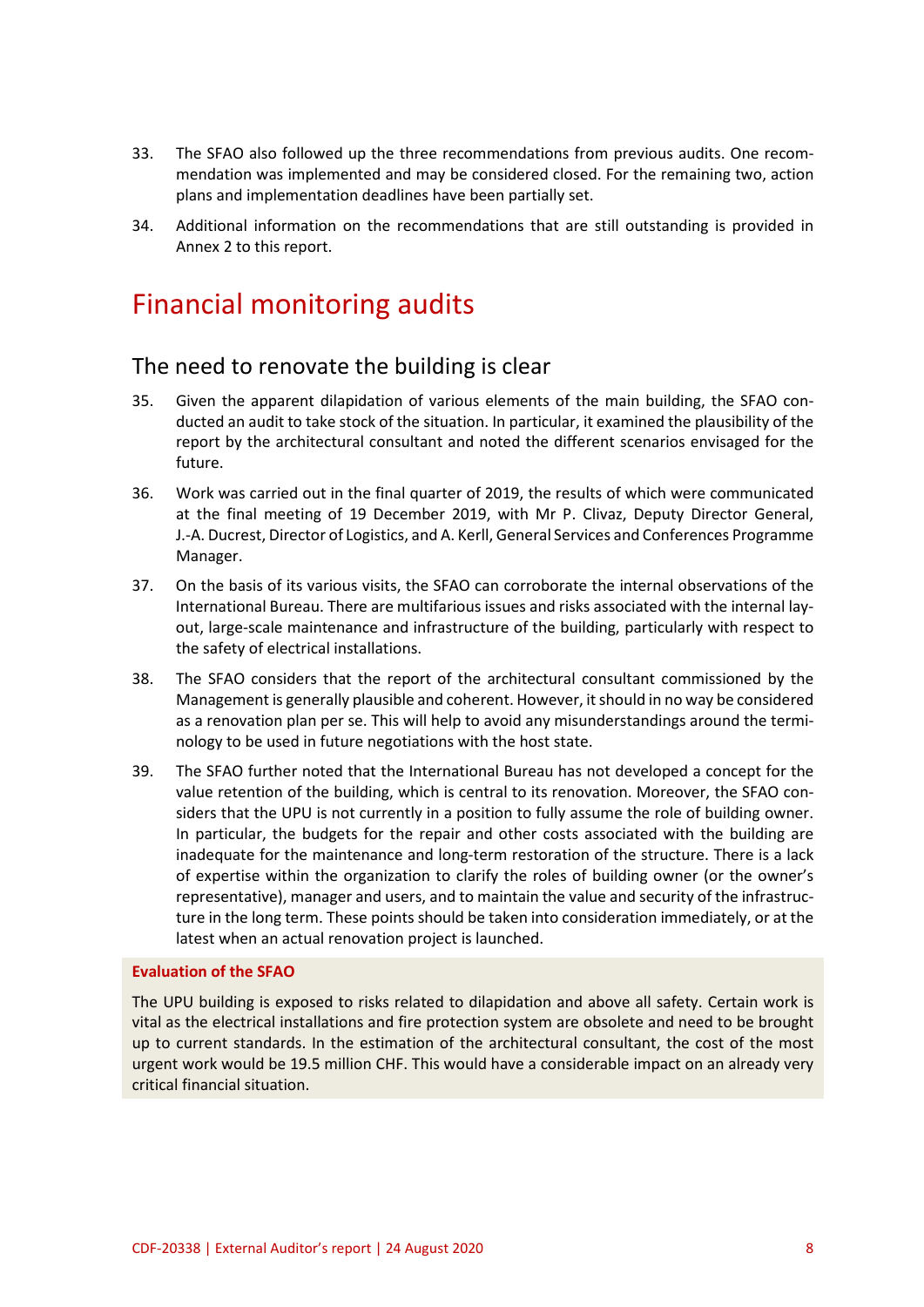#### **Recommendation 1**

The SFAO recommends that the UPU define a concept and then put in place professional tools to enable it to act as building owner and protect the value of the main building in the long term.

#### **Comments by the Director General**

As part of the building renovation plans, the International Bureau is currently analyzing management models that incorporate the role of the building owner to ensure that the value of the main building is preserved. The development phases of the project will follow a schedule jointly drawn up by the host state, the FIPOI (the Building Foundation for International Organizations) and the UPU General Management. Furthermore, the Director General is proposing the inclusion of a reference to the future creation of a renovation reserve and a maintenance fund, in line with best practice.

(Scheduled date for implementation: late 2024)

# Audit of 2019 consolidated financial statements

40. The audit carried out related to the 2019 consolidated financial statements of the UPU (French version). These statements comprise the statement of financial position (financial statement I), the statement of financial performance (financial statement II), the statement of changes in net assets (financial statement III), the statement of cash flow (financial statement IV), and the statement of comparison of budget and actual amounts (financial statement V), together with the notes attached to the financial statements. These consolidated financial statements are presented in accordance with IPSAS.

### Analysis of accounting data

- 41. In auditing the consolidated financial statements, the SFAO performed an analytical review and detailed tests. As in past years, it used an accounting data extraction tool. During the final audit, an external consultant was asked to perform a journal entry testing (JET) analysis.
- 42. The analysis focused on the individual accounting of the Union. The results of these analyses were processed by the SFAO, and the additional work did not reveal any particular problems.

### Result for financial year

- 43. Like the consolidated financial statements, the UPU Programme and Budget is drawn up on an annual basis. In accordance with IPSAS 24, the amounts reported in the consolidated financial statements have been restated to provide a basis of comparison with those indicated in the budget.
- 44. As regards the information contained in notes 20 to 22 concerning revenue and expenses, the SFAO checked the reconciliation of the budget values with the table in note 19 – Reconciliation of statement of comparison of budget and actual amounts (statement V) and statement of financial performance (statement II). The budgetary data is thus reconciled with the actual amounts of income and expenses of the 2019 financial year. The excess expenses for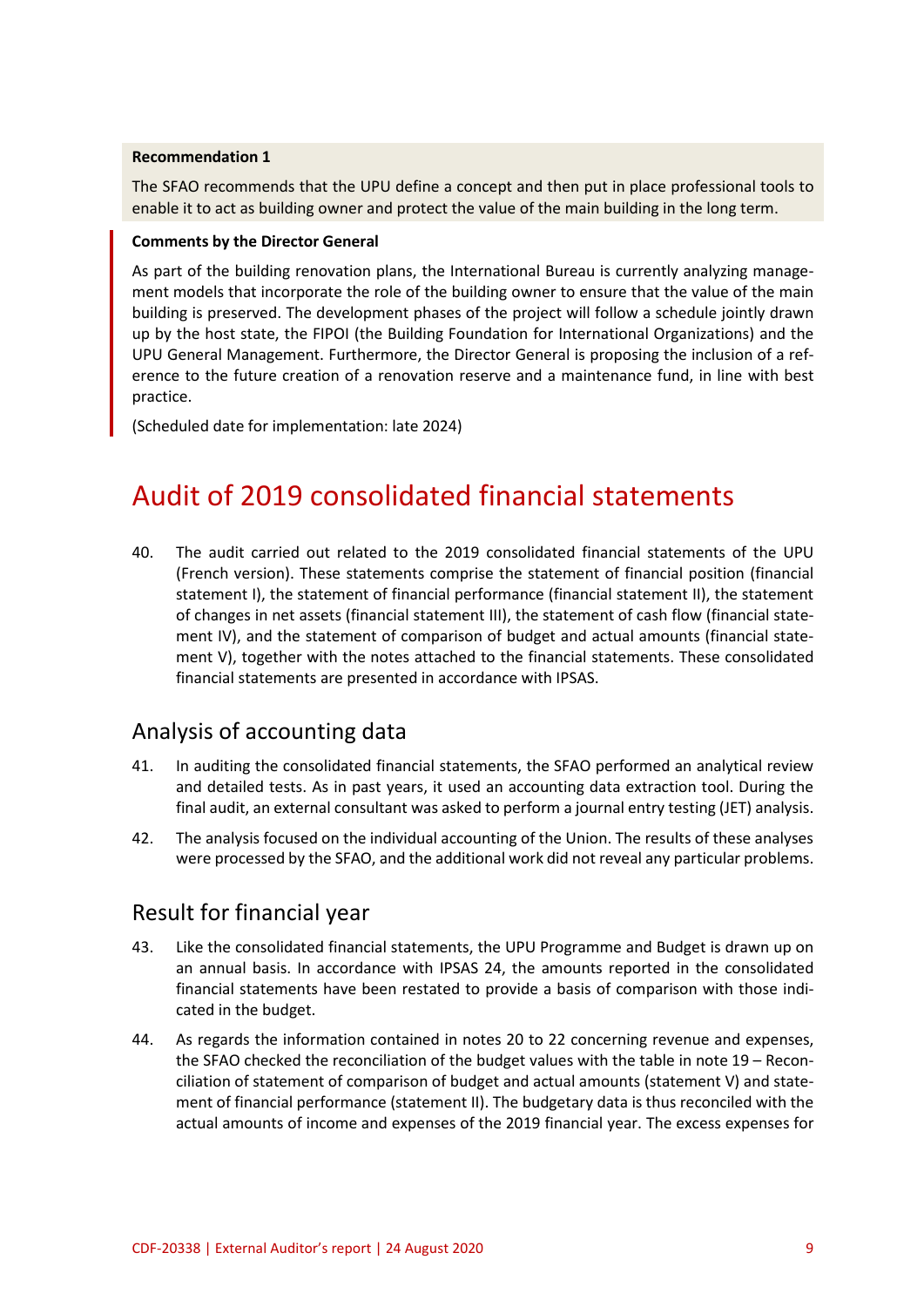the 2019 financial year amount to 4,995,694 CHF. The previous financial year ended in excess income of 78,584 CHF.

45. As regards the budget implementation, the SFAO refers to the International Bureau's comments in the consolidated financial statements.

### IPSAS implementation

- 46. The IPSAS Board has published two new standards which will take effect after 31 December 2019:
	- IPSAS 41: Financial Instruments (coming into force on 1 January 2022);
	- IPSAS 42: Social Benefits (coming into force on 1 January 2022).
- 47. IPSAS 41 will entail, among other things, changes to the valuation of investments and depreciation of financial assets such as accounts receivable. The rules relating to provisions for debts will need to be thoroughly reviewed. Significant work must be done to prepare for the application of this new standard. The SFAO encourages the UPU to follow the work of the Task Force on Accounting Standards, with a view to adopting a common approach with the other UN specialized agencies. The standards require retrospective application which entails restatement of the opening balances.

#### **Evaluation of the SFAO**

The entry into force of IPSAS 41 will have significant consequences for the UPU. It is important that the organization anticipate the impacts caused by the introduction of this standard. Without making any formal recommendation, the SFAO encourages the UPU to take the necessary steps to seriously prepare for the entry into force of IPSAS 41. Preliminary work must be started in 2020, since accounts will need to be restated as of 1 January 2021 as part of the 2022 closing procedure.

### **Comments by the Director General**

The International Bureau will begin studying the impacts of the entry into force of IPSAS 41 on the UPU accounts from 2020 so as to facilitate its application as of 1 January 2022 and the restatement of accounts as of 1 January 2021.

48. IPSAS 42 provides indications on the accounting of expenses relating to social benefits. Social benefits are defined as cash transfers paid to specific individuals and/or households to mitigate the effect of social risk. This new standard will have no impact on the UPU financial statements.

## Internal control system (ICS) for account closure and financial statement preparation

- 49. In the 2018 financial statements audit report, the SFAO issued a recommendation on the improvement of the ICS relating to the account closure and financial statement preparation procedure.
- 50. As a result of the steps taken by the DFI to improve the situation, full financial statements were submitted to the SFAO from the start of the audit – a marked improvement on the previous final audit.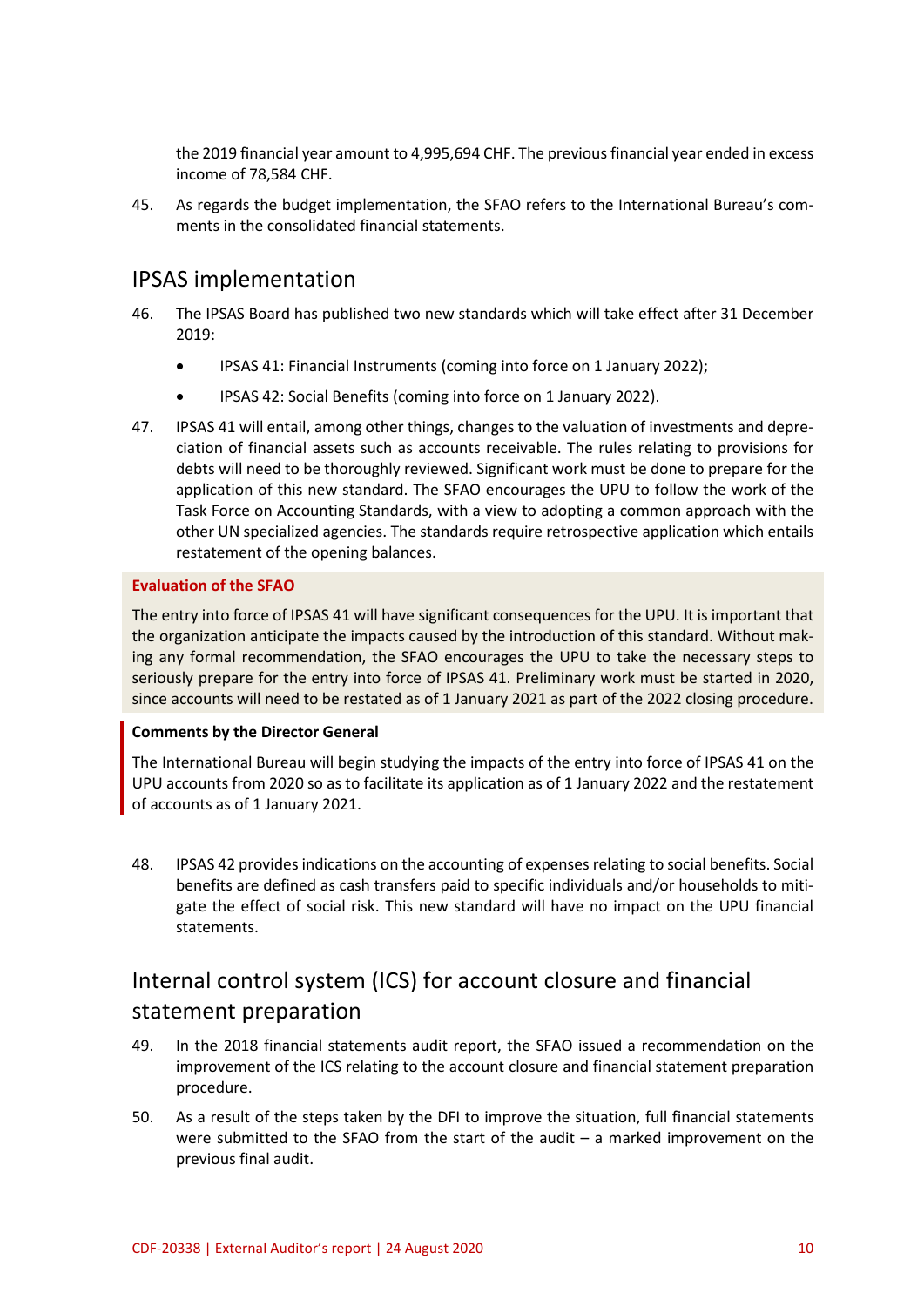- 51. However, the annual accounts and bookkeeping records for 2019 contained a number of errors. The most significant of these are mentioned in the list of additional entries not put to account, in paragraph 132 of this report. These errors, in addition to those which were not included in this report, demonstrate that the four-eyes review was not conducted well enough.
- 52. Furthermore, some of the supporting documents submitted to the SFAO were of poor quality. This was the case for the summary table of bonds valued at amortized cost. In view of the number of errors that it contained, this document, which is important for account closure, was not subject to a satisfactory four-eyes review. Inaccuracies were also observed in areas not directly linked to accounting, such as unrecognized commitments.
- 53. In the light of these issues, the SFAO considers that the ICS relating to the account closure and financial statement preparation procedure remains inadequate. Recommendation 1 of report 19027 therefore stands.
- 54. The COVID-19 pandemic has highlighted the importance of decentralized working arrangements. At the UPU, processes functioned correctly despite restrictions on access to the International Bureau building. The SFAO notes that the audit ran smoothly and all documents required for its checks were provided. However, staff members had to travel to meet the auditor's requests because most of the organization's accounting data was not available electronically. More often than not, accounting operations were evidenced by paper documents only.
- 55. The SFAO considers that the UPU should launch a project to digitalize all accounting data. At the same time, it should address the issue of personnel files, which are also only available in hard copy. This situation presents clear risks in the event of a disaster (earthquake, fire, etc.).

#### **Evaluation of the SFAO**

Without making any formal recommendation, the SFAO considers that the UPU should examine the possibility of launching a project to digitalize accounting data and personnel files. Having these files in digital format would help to significantly improve security (backup) and would make them much easier to access at all times.

#### **Comments by the Director General**

The DFI has drawn up plans to digitalize accounting data. Efforts are also being made to this end within the Human Resources Directorate (DRH).

### Going concern

- 56. Under the going concern assumption, it is presumed that an organization will be continuing in its operations for the foreseeable future. The financial statements were prepared on the basis of this assumption.
- 57. The UPU's readily available liquid assets have been steadily decreasing over the past few years, and this situation needs to be taken very seriously. Analysis shows that payments made to recapitalize the UPU Provident Scheme have a major impact on this decrease. The Union has a guarantee obligation vis-à-vis the Provident Scheme, and several payments have been made or partially made in recent years by the Union, with the aim of increasing the scheme's degree of coverage to 85% – the minimum level according to the provisions of the Provident Scheme Constitution.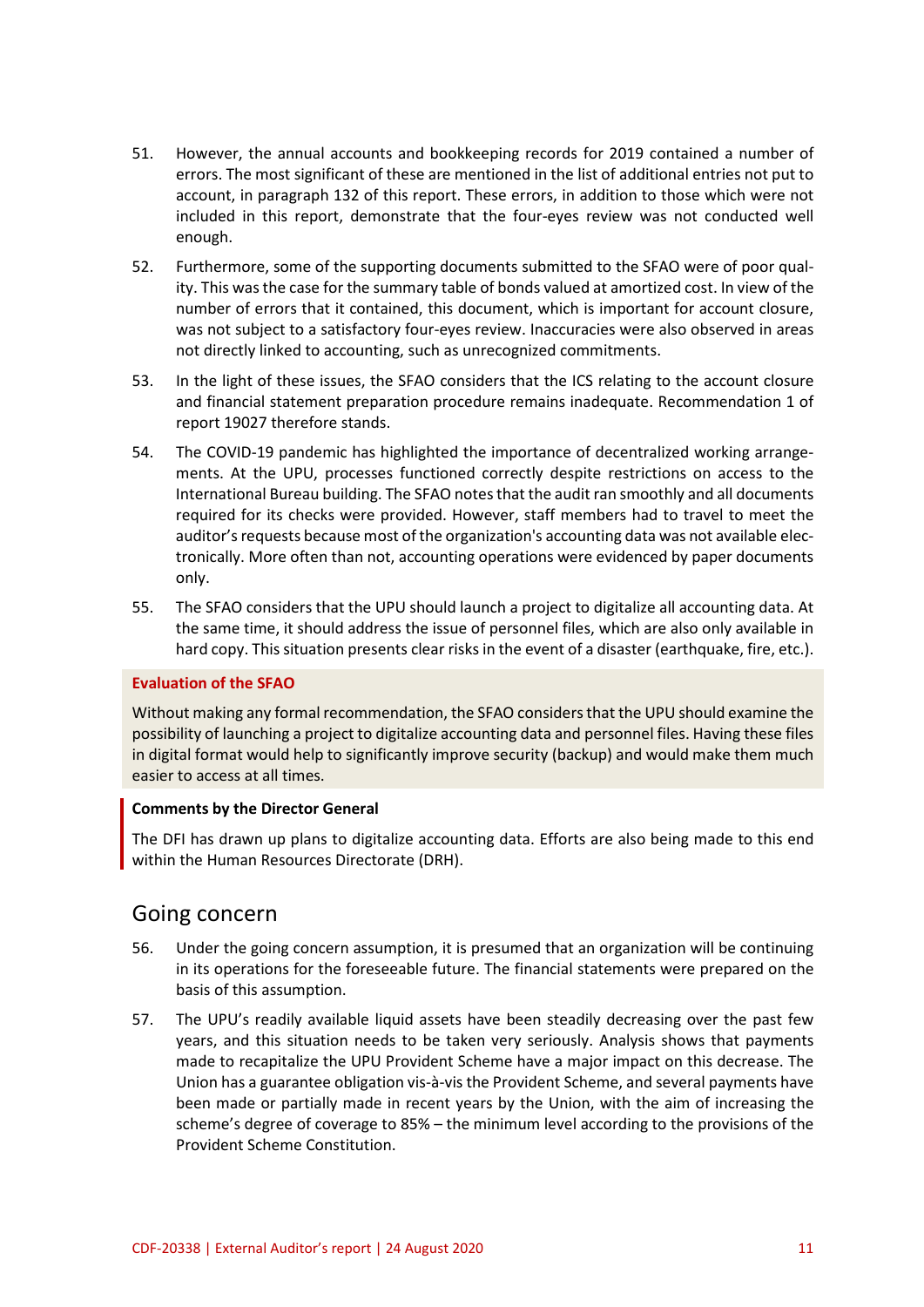- 58. Since 2017, the Union has only partially honoured its guarantee commitments. According to the actuarial expert's latest calculations (situation at 31 December 2019), the total amount needing to be paid in order to ensure a minimum 85% degree of coverage is 30.5 million CHF. The settlement of such an amount would lead to serious cash-flow problems for the Union and, as such, represents a material uncertainty which could cast significant doubt on the organization's ability to continue as a going concern. For information, the actuarial expert calculated that, at the end of 2019, the amount needing to be paid by the Union in order to ensure 100% coverage is 83 million CHF.
- 59. At the 2018 Extraordinary Congress in Addis Ababa, a resolution was approved to lower the minimum degree of coverage from 85% to 80%. This decision went against both the recommendation by the expert in occupational providence matters and the opinion of the External Auditor. It was not approved by the supervisory authority. At the 2019 Extraordinary Congress in Geneva, the UPU reversed its decision and re-established a minimum degree of coverage of 85%. The SFAO considers that this decision was reasonable.
- 60. In 2019, the UPU managed to prevent withdrawal of the United States of America, which would have had significant financial consequences, given that the annual funds received from that country stand at approximately 2.7 million CHF. Under article 28bis of the Convention, as amended by the 2019 Congress, designated operators of member countries meeting certain conditions can self-declare rates, subject to the payment of fees totalling 40 million CHF over five years. The United States, meeting those conditions, decided to remain a member of the UPU while self-declaring its rates from 1 July 2020.
- 61. Under article 28bis as amended, the 40 million CHF is allocated as follows: 16 million CHF to a UPU tied fund for the implementation of projects on electronic advance data exchange and postal security, under the terms of a letter of agreement concluded between the relevant designated operator and the Union; and the remaining 24 million CHF to a tied fund covering the long-term liabilities of the Union, as defined by the Council of Administration, under the terms of a letter of agreement concluded with the relevant designated operator.
- 62. The 16 million CHF portion should have no impact on the readily available liquid assets of the Union as it is earmarked for project funding. The Management of the UPU orally informed the SFAO that the remaining 24 million CHF would be used to recapitalize the UPU Provident Scheme. However, such an allocation needs to be approved by the Council of Administration and in a letter of agreement between the United States and the UPU. Indeed, the amended provisions of the Convention refer to the "long-term liabilities of the Union" but do not refer specifically to commitments vis-à-vis the Provident Scheme. At the date of this report, the letter of agreement has not been signed and the United States has yet to pay the first annual 8 million CHF tranche. The SFAO reminds the UPU that the letter of agreement must be signed, with a clear indication that the 24 million CHF portion is to be allocated to recapitalizing the UPU Provident Scheme. It is only on this condition that the decisions taken by the 2019 Congress will improve the financial situation of the UPU as regards operational continuity.

#### **Comments by the Director General**

The International Bureau is in contact with the designated operator of the United States of America to finalize the modalities of implementing the decision taken by the 2019 Extraordinary Congress on the remuneration of E format letter-post items.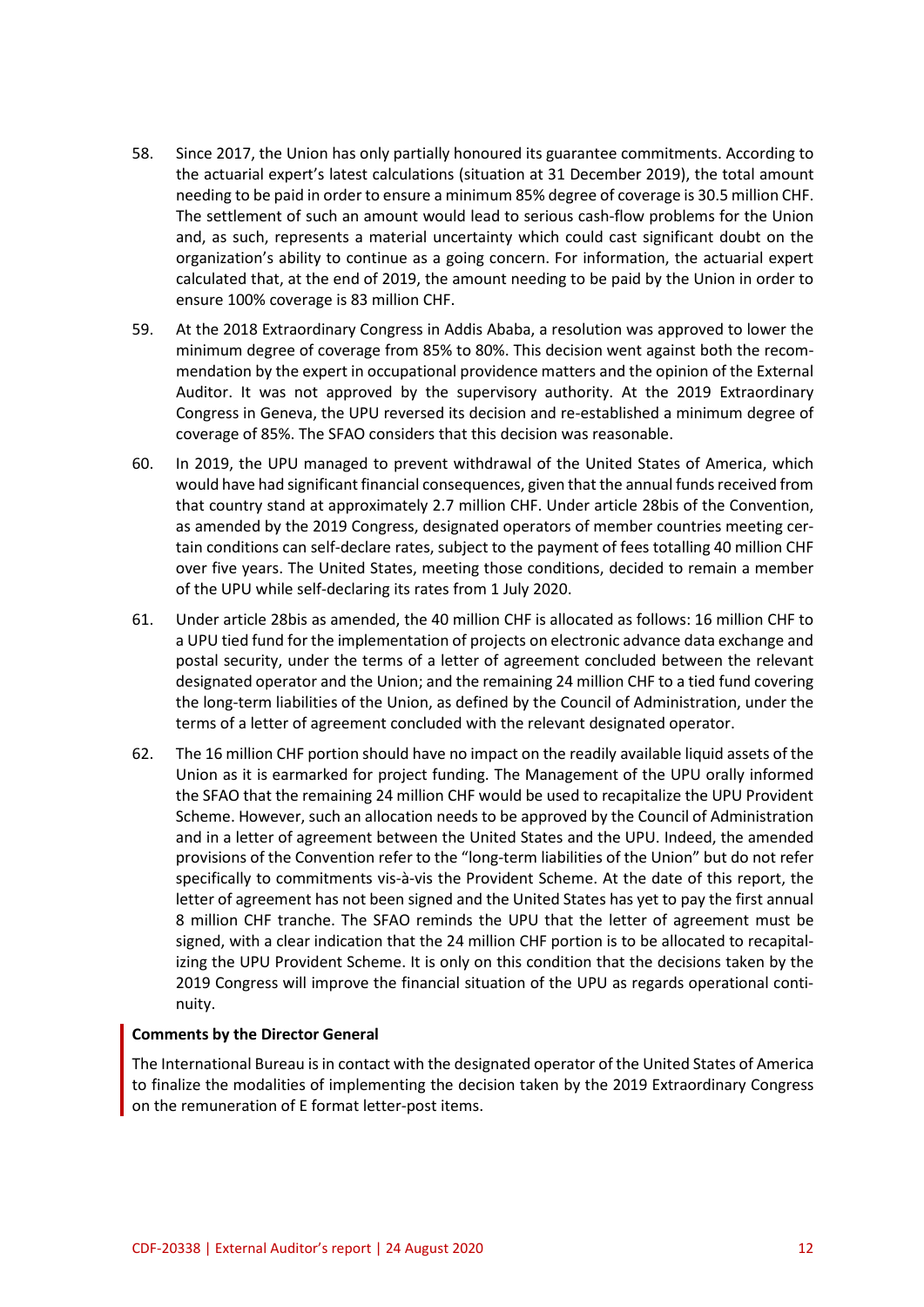- 63. At its meeting in October 2019, the Council of Administration approved the allocation of 3.7 million CHF from the 2020 budget for recapitalizing the Provident Scheme. However, the increase in the contribution unit approved by the member countries will fund only a portion of this sum. The majority (around 60%) will need to be funded by budgetary savings to be identified by the International Bureau.
- 64. In 2018, the International Bureau was instructed by Congress to enter into negotiations with the United Nations Joint Staff Pension Fund (UNJSPF) with a view to the Union's participation in that fund. However, following the decisions taken in 2019, the discussions with the UNJSPF were suspended. The SFAO would point out, however, that without joining the UNJSPF, the structural deficit of the Provident Scheme will continue to grow.
- 65. Another factor adversely affecting the readily available liquid assets of the Union is the renovation work to be done to the building. For more information on this subject, see the chapter on financial supervision audits. The SFAO reminds the UPU that the cost of the most urgent work in this regard would be 19.5 million CHF. As the organization is unable to meet the cost of this work itself, funding is currently being sought. However, even if funding is found, the financial participation of the UPU will no doubt be required.
- 66. The UPU is planning to ask the translation services and other entities of the Union (PTC, EMS, UPU\*Clearing and IRC) to play a part in the stabilization of the Provident Scheme. Indeed, to date, only the Union has made payments aimed at recapitalizing the Scheme. Seeking a contribution from these other entities would be justified, as their staff are also insured by the Provident Scheme. While this objective is still being pursued, the actual preparatory work for invoicing the amounts due has been suspended.
- 67. The SFAO asked the UPU General Management to evaluate the UPU's ability to continue as a going concern. The General Management based its assessment on a five-year liquidity plan which takes account of the various possibilities. The SFAO notes that, according to the worstcase scenario, the Union's cash flow would be close to zero at the end of 2024, which is worrying. Despite this, the conclusion reached by the General Management was that the UPU is able to continue as a going concern in the short and medium term.
- 68. In the light of this situation, it is essential for the General Management to ensure that available resources are used in the most economical manner possible, so as to avoid further reducing the UPU's ability to continue as a going concern. Furthermore, only essential investments in the building should be made until external funding is guaranteed.

#### **Evaluation of the SFAO**

While operational continuity may not be under imminent threat, the SFAO still considers the financial situation of the UPU to be very concerning.

#### **Comments by the Director General**

The UPU always retains sufficient liquidity to service its short-term debt. The General Management is aware of the gravity of the situation and is seeking suitable funding solutions.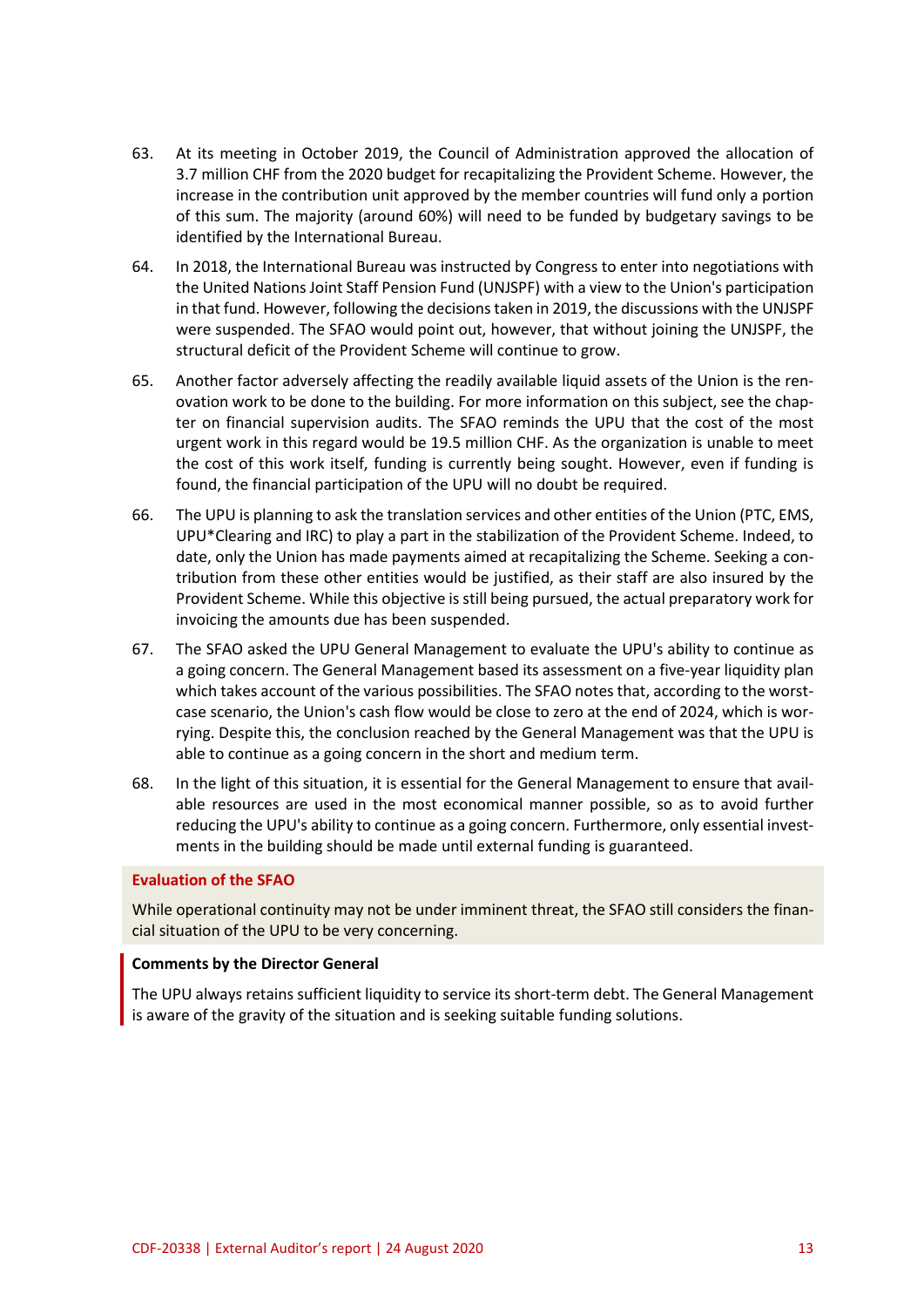### Cash and cash equivalents

- 69. The balances of the various cash accounts at 31 December 2019 were compared with those obtained from statements issued by the depositories. The cash amounts posted (42.5 million CHF in total) comply with the principle of the availability of funds within 90 days.
- 70. In accordance with IPSAS 2, note 3 to the consolidated financial statements indicates the portion of cash holdings available for use and the portion subject to restrictions. At 31 December 2019, the UPU held a total of 16 million CHF, with the balance subject to restrictions. The readily available liquid assets of the Union continued to fall this year, standing at 19.5 million CHF at 1 January 2019. The SFAO recalls that this portion still totalled over 30 million CHF at the end of 2014. It has therefore almost halved in five years.
- 71. During the interim audit, the SFAO examined the internal control system (ICS) in cash and investment processes. The results were positive: the SFAO noted that the ICS relating to the monthly reconciliation process for bank accounts is effective.
- 72. The SFAO points out that the UPU has worked with a bank with a low rating (BBB) for many years. At 31 December 2019, the Union was holding 1.2 million CHF with this institution.

#### **Evaluation of the SFAO**

The UPU is exposed to a significant credit risk in so far as it has invested funds of 1,180,446 CHF in a bank rated only BBB by recognized rating agencies. As a reminder, article 18 of the Financial Regulations states that "The Director General shall choose the banks or other institutions in which the funds shall be deposited. In this respect, optimum security shall be sought [...]".

#### **Recommendation 2**

The SFAO recommends that the UPU reduce its risk by investing funds only in banks or other institutions offering a high level of security.

### **Comments by the Director General**

The General Management agrees with this recommendation and will take measures to reduce its credit risk by investing its liquid assets with banks or other institutions offering a high level of security.

(Scheduled date for implementation: December 2020)

### Investments

- 73. Total current investments amounted to 50.2 million CHF at the end of 2019. Meanwhile, investments only realizable after 31 December 2020 amounted to 66.7 million CHF and were presented with the non-current assets. Total investments therefore amounted to 116.9 million CHF, up from 108.1 million CHF at 31 December 2018.
- 74. In 2018, several bonds with maturities ranging from 2019 to 2022 were acquired for a total of 70.5 million USD. These bonds are considered held-to-maturity financial assets. In line with IPSAS 29, they are valued at amortized cost, using the effective interest rate method. At 31 December 2019, these bonds were presented in the balance sheet for a total of 70.9 million CHF.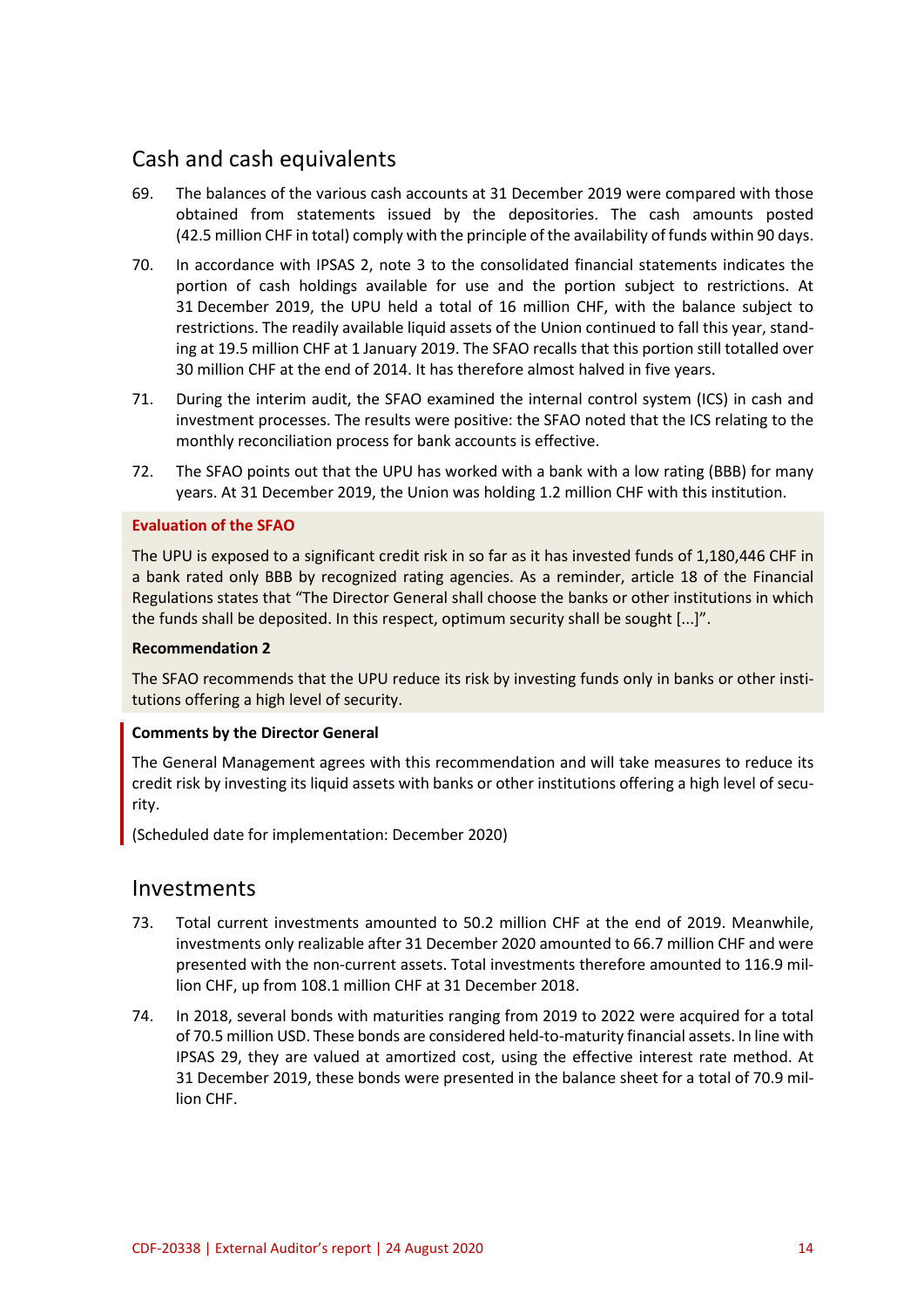75. The SFAO noted significant errors in the calculation of interest accrued at 31 December 2019. For instance, a sum of more than 414,000 CHF was erroneously booked under deferred charges (see list of additional entries not put to account in paragraph 132 of this report).

#### **Evaluation of the SFAO**

The accounting and closing procedure for bonds is unsatisfactory. The SFAO recommends that the UPU adapt it so as to address the weaknesses identified. Accrued interest should be fully reversed at 1 January and then recalculated during closing. This way, paid coupons are fully accounted for in the operating account at the time of payment. Closing documents should contain correct data, and any irrelevant information should be eliminated. They should also be set out more clearly. Lastly, an efficient four-eyes review should be conducted.

The SFAO is not making a specific recommendation in this regard. It feels that these weaknesses should be taken into account in the implementation of recommendation 1 of report 19027 on the ICS, relating to the closing and financial statement preparation procedure.

#### **Comments by the Director General**

The General Management agrees with this assessment. Improvements will be made to the closing procedures taking into account the suggestions above.

## Accounts receivable (exchange and non-exchange transactions)

- 76. During the interim audit, the SFAO carried out various checks on accounts receivable. The checks showed that sanctions had been duly imposed on all the member countries that should be under sanctions according to the current rules. Likewise, an examination of existing amortization plans and those created, ending or cancelled in 2019 showed no particular problems.
- 77. Current receivables (from both exchange and non-exchange transactions) represented a net value of 51.3 million CHF (34.5 million CHF at the end of 2018), and non-current receivables (from non-exchange transactions) 0.2 million CHF (0.5 million CHF at the end of 2018). Overall, there was a significant increase in total receivables between 2018 and 2019. This was mainly due to the increase of 14.7 million CHF in UPU\*Clearing receivables.
- 78. The SFAO notes that the collection of receivables has proven difficult for a number of years. The amount of unpaid debt is significant, with the provision for doubtful debts standing at 33.8 million CHF at the end of 2019. The SFAO reminds the DFI that the collection of receivables will be all the more important in the context of the COVID-19 pandemic.

#### **Evaluation of the SFAO**

The UPU must make every possible effort to collect its accounts receivable. Failing this, the liquidity situation risks being further exacerbated. Without making any formal recommendation, the SFAO encourages the UPU to take every possible measure to promptly and properly address the collection of receivables.

#### **Comments by the Director General**

The International Bureau is making every possible effort in this area, resources permitting. It raises this issue at every opportunity with the entities concerned. A CA taskforce is looking into the matter and is due to make proposals at the next Congress.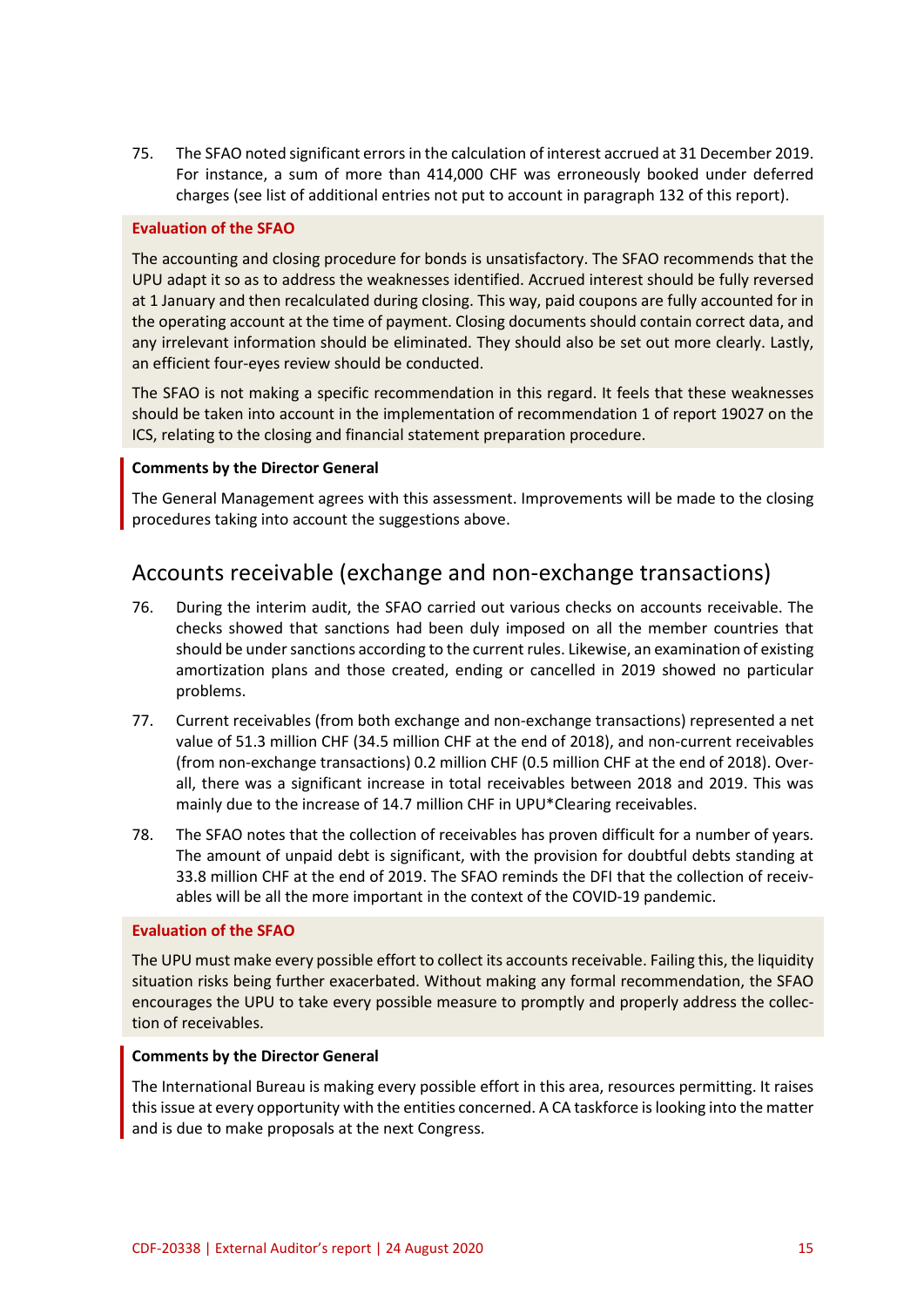- 79. The SFAO has noted a number of issues in relation to accounts receivable and revenue. These are listed below.
	- The 2019 provision was calculated on the basis of the list of countries under sanctions at 31 December 2018 rather than 31 December 2019. As a result, the provision is underestimated by 70,155 CHF.
	- The accounts receivable balance in the PTC's general accounts corresponds to that recorded in its subledger. However, the figure for total receivables older than two years in the same subledger does not correspond to the PTC's provision for doubtful debts. While this discrepancy is by no means great (around 17,000 CHF), it lays bare an inconsistency which should be investigated.
	- Debtors as temporary creditors for a total of 67,266 CHF have not been reclassified as liabilities on the balance sheet.
	- The booking of barcode label sales does not comply with IPSAS standards. Indeed, revenue is recorded before transfer of ownership. As the impact on the 2019 accounts is not significant, the SFAO is not proposing any adjustment. However, the accounting mechanism will need to be reviewed upon closure of the 2020 accounts.
	- QSF miscellaneous income totalling 133,482 CHF was erroneously classified as sales.

#### **Evaluation of the SFAO**

The SFAO identified a number of issues in relation to accounts receivable and revenue. Receivables management in accounting could therefore be improved. In addition, all receivables, whether for exchange or non-exchange transactions, are recorded in the same subledger. Restatements and reclassifications sometimes have to be done manually in Excel when preparing financial statements, particularly when calculating provisions. Such practices should be avoided as far as possible.

#### **Recommendation 3**

The SFAO recommends that the UPU examine its receivables management procedure with a view to eliminating the existing weaknesses. It should also explore the possibility of fully utilizing the Navision accounting system to avoid the need for any manual restatements when preparing financial statements.

#### **Comments by the Director General**

The General Management agrees with this recommendation. The optimization of debt management will be analyzed and closing procedures will be adapted accordingly.

(Scheduled date for implementation: December 2020)

### Inventories

- 80. Inventories are recorded on the balance sheet for a total of 180,220 CHF (196,326 million CHF at the end of 2018). They consist of barcode labels, UPU souvenirs offered for sale, and postage stamps.
- 81. During the interim audit, the SFAO reviewed the security and management of the UPU stamp collection. The collection is likely to be worth tens of millions of Swiss francs. However, it is not currently possible to make a reliable estimate because the collection has never been inventorized. This is problematic, as without an inventory, loss or theft cannot be detected.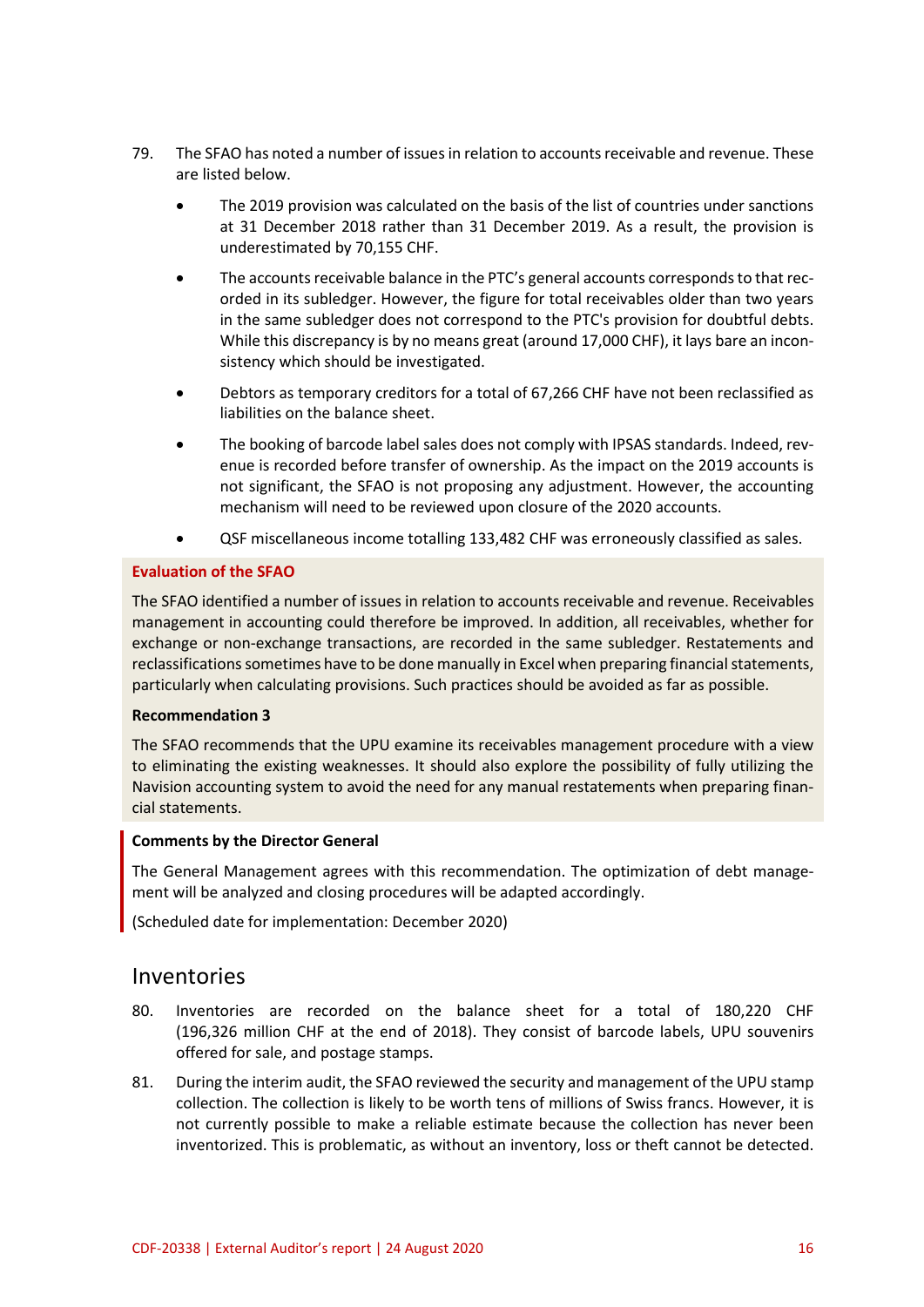Moreover, it is not possible to insure the collection or to put in place adequate physical protection for high-value items.

- 82. The SFAO considers that, on the whole, the security measures are adequate. However, to minimize risks related to the destruction of the building (earthquake, fire, etc.), it would be advisable to relocate collection B (which is a duplication of collection A).
- 83. It should also be noted that an IPSAS standard on cultural assets is currently under development. It is possible that this future standard will oblige the UPU to draw up an exhaustive inventory of all its cultural assets.

#### **Evaluation of the SFAO**

The management of the UPU stamp collection is inadequate. Additional security measures should be taken.

#### **Recommendation 4**

The SFAO recommends inventorizing the UPU stamp collection. In addition, to improve the physical protection of the collection, plans should be made to relocate collection B.

#### **Comments by the Director General**

The Director General has evaluated the cost of inventorizing the UPU stamp collection and protecting its assets. The inventory and protection costs as proposed are considered disproportionate. The International Bureau will not be implementing this recommendation as it stands. However, the International Bureau proposes that these assets should be valued at 2.5 million CHF for insurance purposes.

With respect to the physical protection of the UPU stamp collection, arrangements are being made with the Museum of Communication.

(Scheduled date for implementation: December 2021)

### Other current and non-current assets

- 84. Other current assets total 5.6 million CHF and include, in particular, prepaid expenses and deferred charges, staff advances, other advances and tax advances.
- 85. Social Fund advances due to be repaid in more than a year's time total 32,490 CHF and are presented under "Other non-current assets".

### Equipment

- 86. Tangible assets amounted to 1.8 million CHF at the end of the financial year. They are broken down into two categories: IT equipment and other equipment (machines, furniture and material). The depreciation is based on the straight-line methodology in accordance with the estimated useful life of the asset, as defined in note 2 to the consolidated financial statements. In line with IPSAS, the various heritage assets, such as the stamp collection, were not valued as assets on the balance sheet.
- 87. The detailed checks on the amounts put to account in 2019 did not reveal any particular problems. A critical review and detailed tests in different expenditure accounts were also performed to check that the principles for accounting of tangible assets had been followed.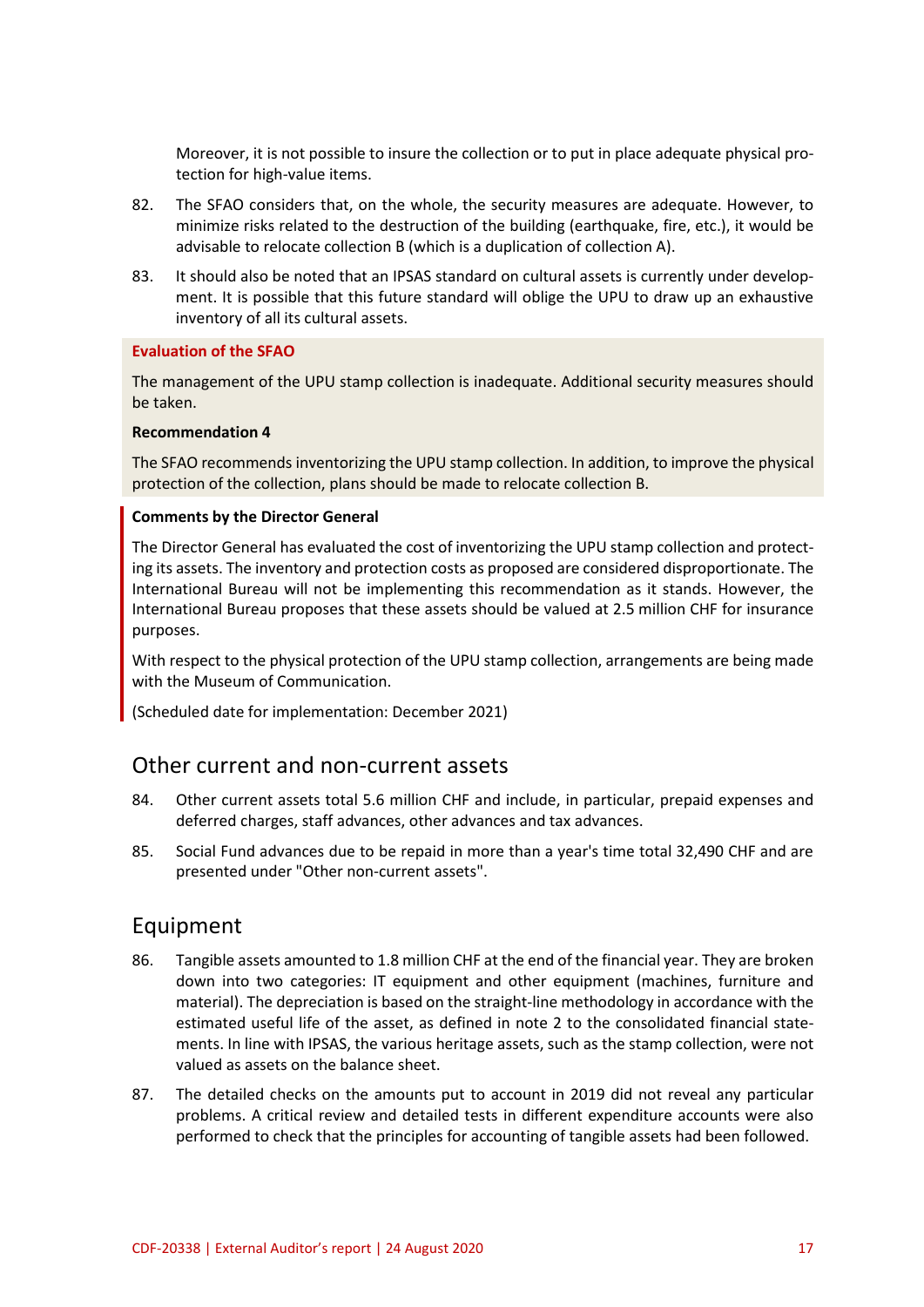88. The evaluation of amortizations revealed a number of minor issues. These were communicated to the DFI, which took the necessary corrective measures.

### Intangible assets

89. The balance under this heading stood at 0.9 million CHF. During the interim and final audits, the SFAO performed a critical review and detailed tests of the different expenditure accounts in order to ensure that the principles for recognition of intangible assets had been followed. The amounts put to account in 2019 related to the new UPU website and stood at 434,040 CHF.

### Land and buildings

90. The value of the building as recorded on the balance sheet is 22.8 million CHF. The rights for use of the land were not recognized. As regards the non-repayable subsidies received, these are presented as deductions from the value of the building.

### Accounts payable and accrued expenses

- 91. The amount of 25 million CHF on the liabilities side of the balance sheet was substantiated in the course of the checks. The balances of the different accounts checked here are regularly monitored by the DFI.
- 92. The substantial increase in the balance at the end of 2018 (+13.3 million CHF) was mainly due to a similar rise in UPU\*Clearing accounts payable.

### Short-term employee benefits

93. The provision for overtime and accrued leave days amounts to 2.3 million CHF, a slight increase compared to 2018. The accuracy of the amounts was checked by analyzing the individual data of UPU staff.

### Deferred revenue

- 94. Deferred revenue is recognized as a liability on the balance sheet for a total amount of 79 million CHF. It represents the assessed contributions billed in advance, and tied funds received from third parties. This figure is slightly higher than in 2018.
- 95. Following a recommendation by the SFAO, the DFI put in place a procedure for the systematic identification of inactive funds, and steps have been taken to process them.
- 96. At the end of 2019, there was one negative fund shown under conditional voluntary funds. This was an IOM-Burundi fund launched in 2019. However, its balance was insignificant.

### Advance receipts

97. Advance receipts totalled 83.9 million CHF, slightly down on the previous year. They essentially comprise the credits available to designated operators for carrying out QSF projects, which amounted to 74.2 million CHF at the end of 2019 (77.7 million CHF at the end of 2018).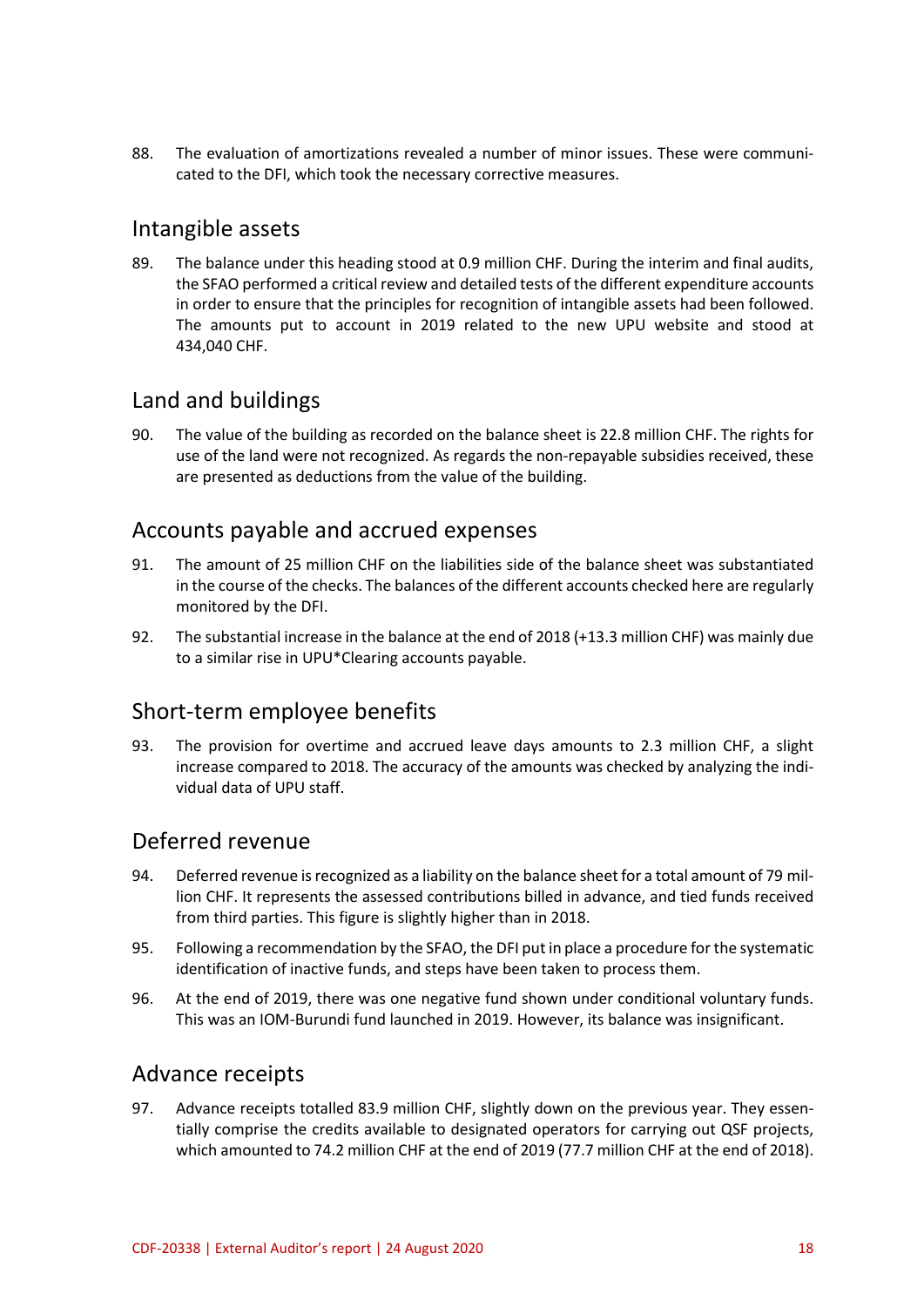### Funds-in-trust held for translation services

- 98. The three translation services are not included in the consolidation perimeter. The UPU has no significant influence or control over the decisions and activities of these services. The activities are decided upon solely by the bodies of the three services, and their annual accounts are approved by the same bodies. This is also the case for the budget and expenses. The UPU is merely the agent for the management and administration of these three services. They thus have separate financial statements.
- 99. The amount of 7.5 million CHF, shown under current liabilities, represents the three current accounts managed by the Union on behalf of the translation services. The amounts held are as follows: 4.7 million CHF for the Arabic Translation Service, 2.2 million CHF for the English Translation Service, and 0.6 million CHF for the Portuguese Translation Service. The General Management informed the SFAO that the UPU does not intend to reimburse the translation services for these current accounts, as these services' long-term employee benefits (Provident Scheme and health insurance scheme) far outstrip the amount of these shortterm assets.

### Borrowing

- 100. The interest-free loan representing funds borrowed from the Swiss Confederation to build the headquarters building is wholly recorded under current liabilities for a sum of 375,760 CHF. As the loan is due to be fully repaid by the end of 2020, there are no longer any non-active liabilities in this regard.
- 101. Calculated using a discount rate of 1.15%, the value of the theoretical interest for 2019, which the UPU would have had to pay if the loan had been carried out under normal market conditions, would be 4,276 CHF.

### **Provisions**

- 102. The provision entered on the liabilities side of the balance sheet concerns proceedings and litigation under way. It fell sharply from 2.5 million CHF at 1 January 2018 to 150,000 CHF at the end of 2019.
- 103. In 2019, the Administrative Tribunal of the International Labour Organization (ILOAT) handed down six judgments concerning the UPU. In four of these, it awarded sums of between approximately 8,000 and 32,000 CHF to the plaintiffs. The other two cases were dismissed.
- 104. Two cases that already existed at the end of 2018 are still in progress, and no new cases were filed during the 2019 financial year. These cases still concern individuals whose contracts were terminated in 2015. The Legal Affairs Directorate provided its best estimate of the amount that the UPU might have to pay for the legal proceedings under way.

### Long-term employee benefits

105. Actuarial liabilities relating to pensions and various other UPU employee benefits were put to account in accordance with IPSAS 39. The actuarial analysis was performed by the UPU consultant actuary.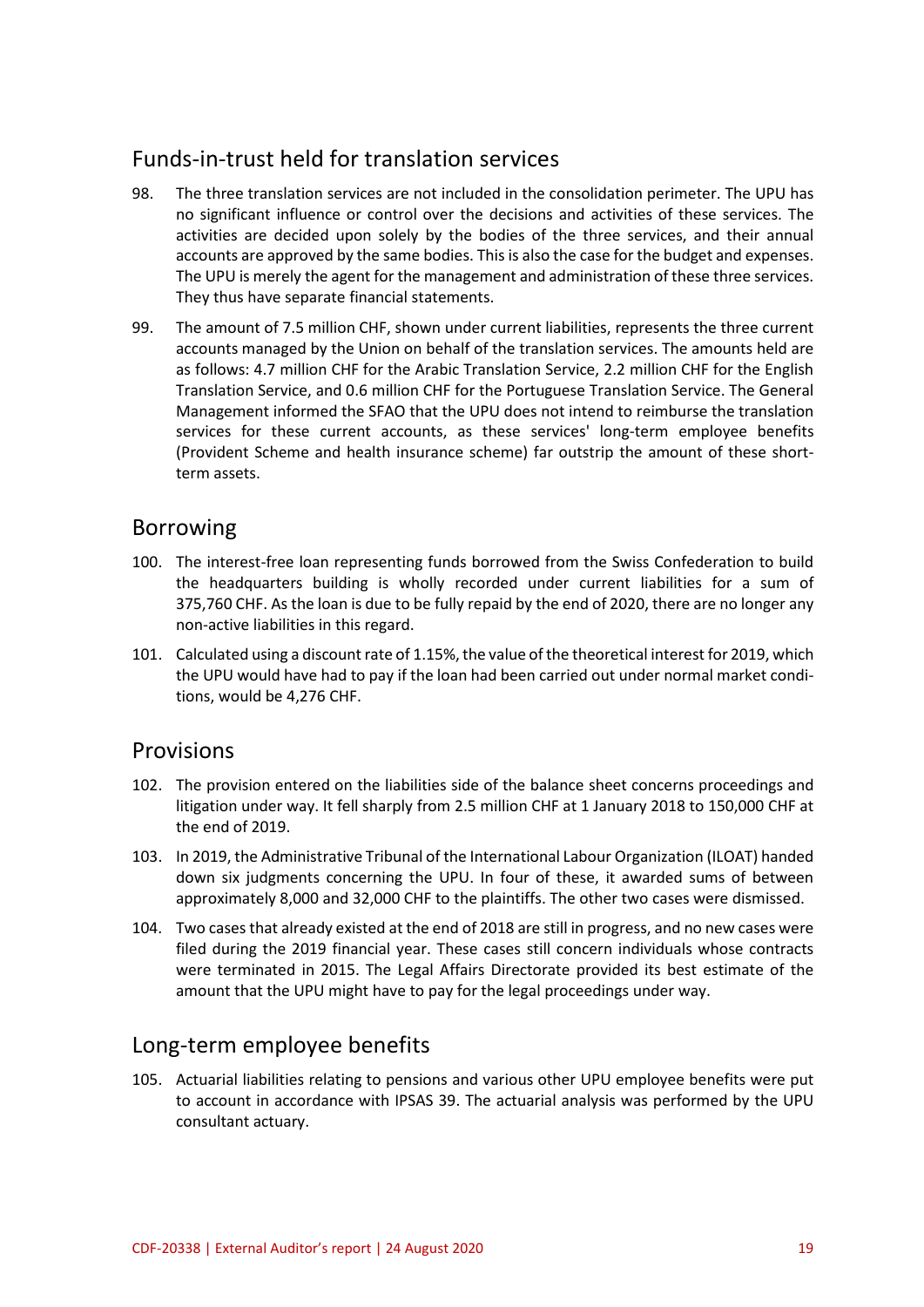- 106. Long-term employee benefits, calculated using the projected unit credit method, are shown as a liability on the balance sheet for an amount of 278.8 million CHF. The two most significant amounts concern net obligations to the UPU Provident Scheme (223.4 million CHF) and after-service health insurance (50.9 million CHF). The details of all the obligations are given in note 12 to the consolidated financial statements.
- 107. The liabilities for active staff working or retirees having worked in the three translation services were calculated separately by the consultant actuary, as their accounts are not consolidated.
- 108. The SFAO examined the application of IPSAS 39, the completeness and accuracy of the data used as a basis for the actuary's calculations, the assumptions used, and the entries into the accounts.

### Net assets

- 109. Net assets comprise tied own funds<sup>[3](#page-19-0)</sup>, untied (or uncommitted) own funds<sup>[4](#page-19-1)</sup>, and reserves. The reserves are made up of the Social Fund, the IPSAS reserve, the building reserve, and the Special Activities Fund. At the end of 2019, the shortfall on the balance sheet stood at 235 million CHF.
- 110. At the end of 2019, the WNS reserve which is part of the tied own funds had a negative balance (51,014 CHF at 31 December 2019). Given that income is expected in 2020, that the deficit fell in 2019, and that the balance of this fund is not substantial, the SFAO has not made a proposal to reassign this reserve as a deduction from uncommitted own funds. However, the UPU is encouraged to continue monitoring this reserve.

### Staff expenses

- 111. In-depth analytical examinations and detailed checks carried out on the salaries of about 40 people for the period from 1 January to 30 September 2019 did not reveal any errors in terms of the scales applied and the salary amounts.
- 112. The checks revealed that the DRH had taken measures to improve the handling of personnel files. The recommendation made by the SFAO in its 2018 report was thus implemented.
- 113. In 2018, the International Bureau applied the recommendations of the International Civil Service Commission, as adopted by the United Nations General Assembly, following the costof-living survey conducted in 2016. This resulted in a reduction in the post adjustment for all staff in professional and higher categories from 1 May 2018. For international organizations based in Switzerland, this entailed a reduction of around 7% in the post adjustment. The Geneva-based organizations subsequently appealed against this decision with the ILOAT.
- 114. In 2019, the ILOAT found the reduction to be irregular, and the post adjustments had to be corrected by the amount of the unauthorized discrepancy for the period concerned. The International Bureau applied the correction for the period from May 2018 to October 2019 and made the corresponding payment along with the November 2019 salaries. This decision

**.** 

<span id="page-19-0"></span><sup>&</sup>lt;sup>3</sup> Accumulated surplus of other funds and accumulated surplus of controlled entities.

<span id="page-19-1"></span><sup>4</sup> Accumulated deficit of Union funds.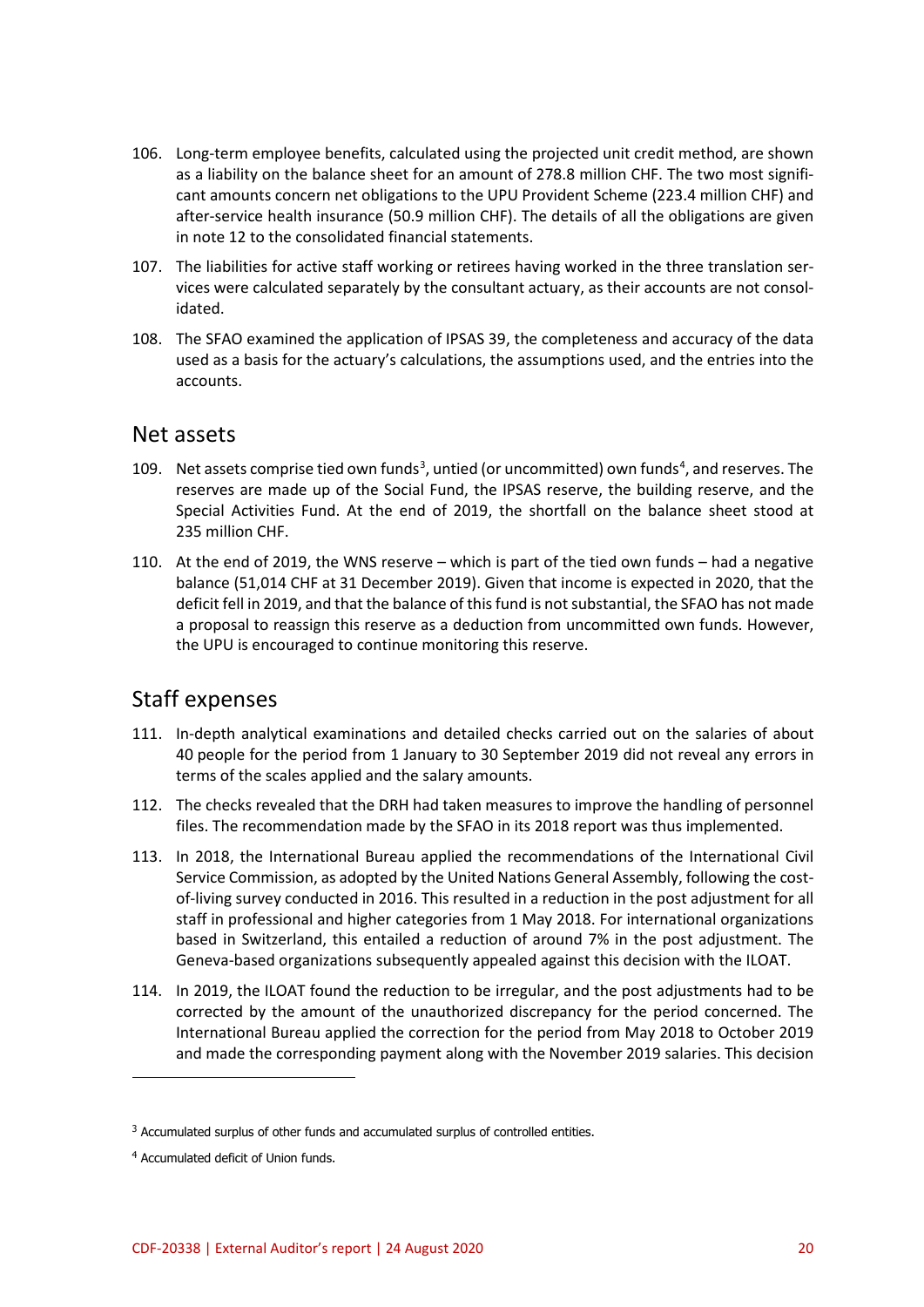had a major impact on the 2019 accounts, as the wage bill for November 2019 was around 800,000 CHF higher than for other months of the year.

115. The SFAO checked the accuracy of the calculations made and found a discrepancy arising from the application of a compound monthly interest rate instead of the 5% annual rate specified in the ILOAT decision. However, as this discrepancy was not significant (totalling around 2,000 CHF), the SFAO is not proposing that any correction be made.

### Other revenue and expenses

- 116. The Union's revenue and expenses were the subject of analytical checks and detailed tests based on the materiality threshold applied for both the interim and final audits.
- 117. Other areas such as sales, voluntary contributions, statutory contributions and other annual contributions, interest on accounts receivable, project expenses, travel expenses, consultants' services and external contracts, general operating costs and financial income and expenses were the subject of spot checks during the interim and final audits.
- 118. The checks carried out by the SFAO revealed that a sum of 300,000 CHF should have been booked under 2019 miscellaneous expenses. This amount represents the UPU's participation in the health insurer's deficit. It is due to be paid in four annual tranches of 75,000 CHF from 2019 to 2022. In 2019, only the first 75,000 CHF tranche was booked, whereas the entire liability should have been put to account. This results in a discrepancy of 225,000 CHF, which is mentioned in the table of additional entries not put to account at the end of this report.

### Related party information

- 119. Note 18 to the consolidated financial statements shows an amount of 3.1 million CHF for 2019, corresponding to the salaries (annual average) of the 9.9 senior managers at the UPU. The total amount for 2018 was also 3.1 million CHF, but for 10.4 senior managers.
- 120. In accordance with IPSAS 20, note 18 draws a distinction between the individuals at the head of an organization and the directors reporting to them. In 2018, the total aggregate remuneration for the Director General and the Deputy Director General amounted to 0.9 million CHF, and that of the other directors was 2.2 million CHF.

### Statement of cash flow

121. The SFAO reviewed the positions in the table of cash flows (financial statement IV) and checked the amounts presented against the opening and closing balances.

### Events after the reporting date

- 122. Note 23 to the financial statements provides information on events occurring after the reporting date. This year, two important events were highlighted.
- 123. The first concerned the COVID-19 pandemic, one consequence of which was the postponement of the Côte d'Ivoire Congress from August 2020 to an as yet undetermined date. The UPU considers that the financial impacts of the pandemic are difficult to quantify with any certainty. It anticipates that the situation with respect to accounts receivable will worsen, and that pressure on the Union's cash flow will grow. Payment habits are expected to change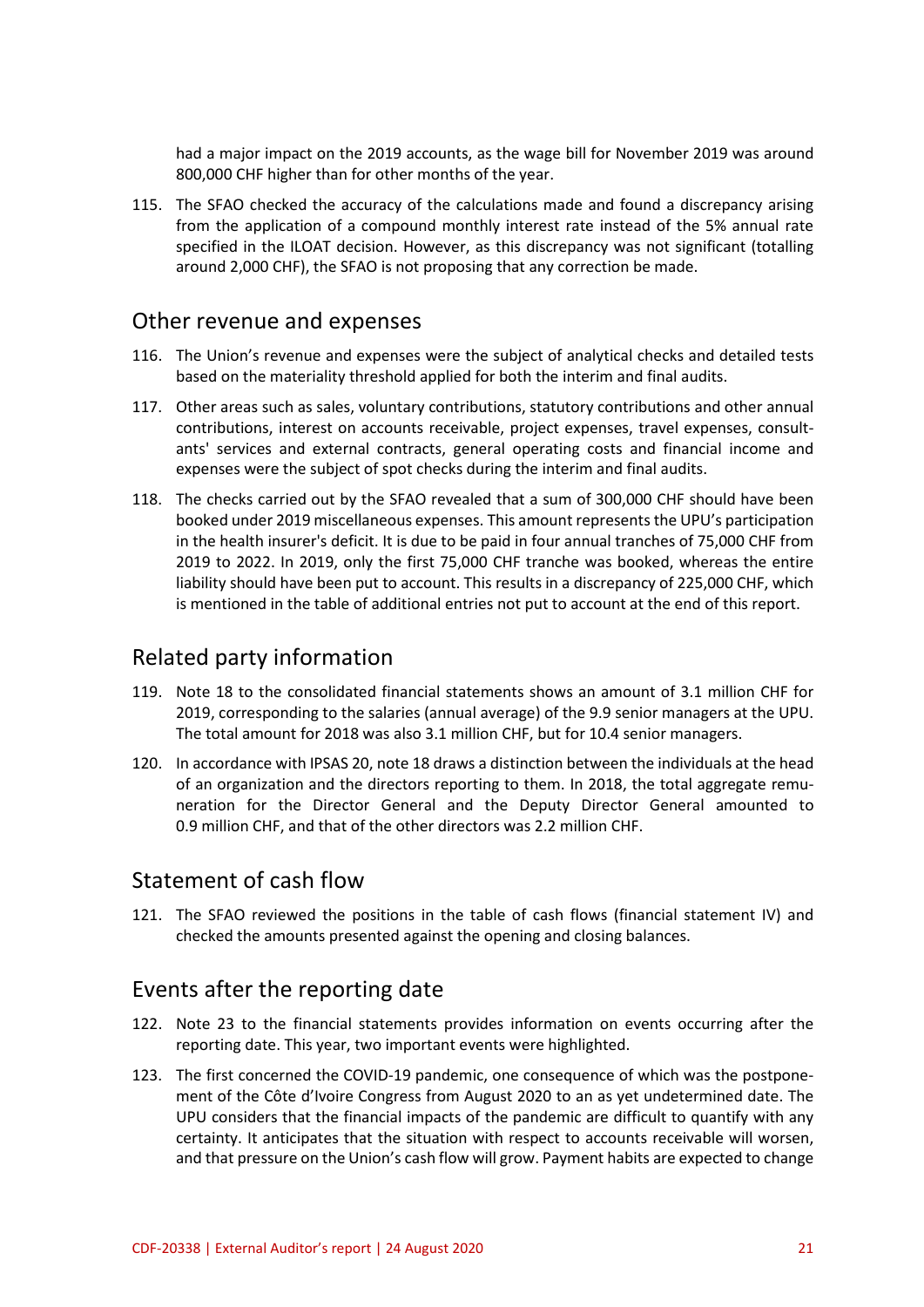for the worse for 2021 and 2022. These predictions are factored into the cash-flow simulations used by the UPU General Management to assess the organization's ability to continue as a going concern.

124. The second event was the commitment by the United States to pay 40 million CHF over five years following the amendment of the UPU Convention, as approved by the Extraordinary Congress in Geneva in 2019. A specific agreement is due to be concluded in 2020. Detailed information on this matter is provided in the chapter on the UPU as a going concern. The SFAO recalls that, to date, no letter of agreement has been signed and no payments have been made by the United States. The SFAO encourages the UPU to closely monitor this issue and to promptly formalize the agreement.

### Financial risks

125. In accordance with IPSAS 28 to 30, the UPU provides various information on the financial instruments in note 24 to the financial statements. This information was checked and considered to be correct in all but one case. The SFAO observed that the open balances of debtors and creditors for the presentation of financial instruments by currency were allocated according to the account currency, except in the case of UPU\*Clearing.

### **Evaluation of the SFAO**

The SFAO considers that open debit and credit items should be allocated according to the currency of the original transaction and not according to the account currency used for accounting purposes, which is not an appropriate basis under IPSAS. As the discrepancies between the currencies remain acceptable, the SFAO did not request a correction for 2019. However, it recommends that the DFI review the allocation of open items as of the 2020 closing procedure.

The SFAO is not making a specific recommendation in this regard. It feels that this shortcoming should be taken into account in the implementation of recommendation 1/19027 on the ICS, relating to the account closure and financial statement preparation procedure.

### **Comments by the Director General**

This issue will be included in the revision of the account closure and financial statement preparation procedure.

126. The SFAO wishes to draw attention to the section on liquidity risk. In this section, the UPU mentions serious cash-flow issues which could result from the payment of 30 million CHF to recapitalize the UPU Provident Scheme. As already noted, this situation represents a material uncertainty which may cast significant doubt on the UPU's ability to continue as a going concern.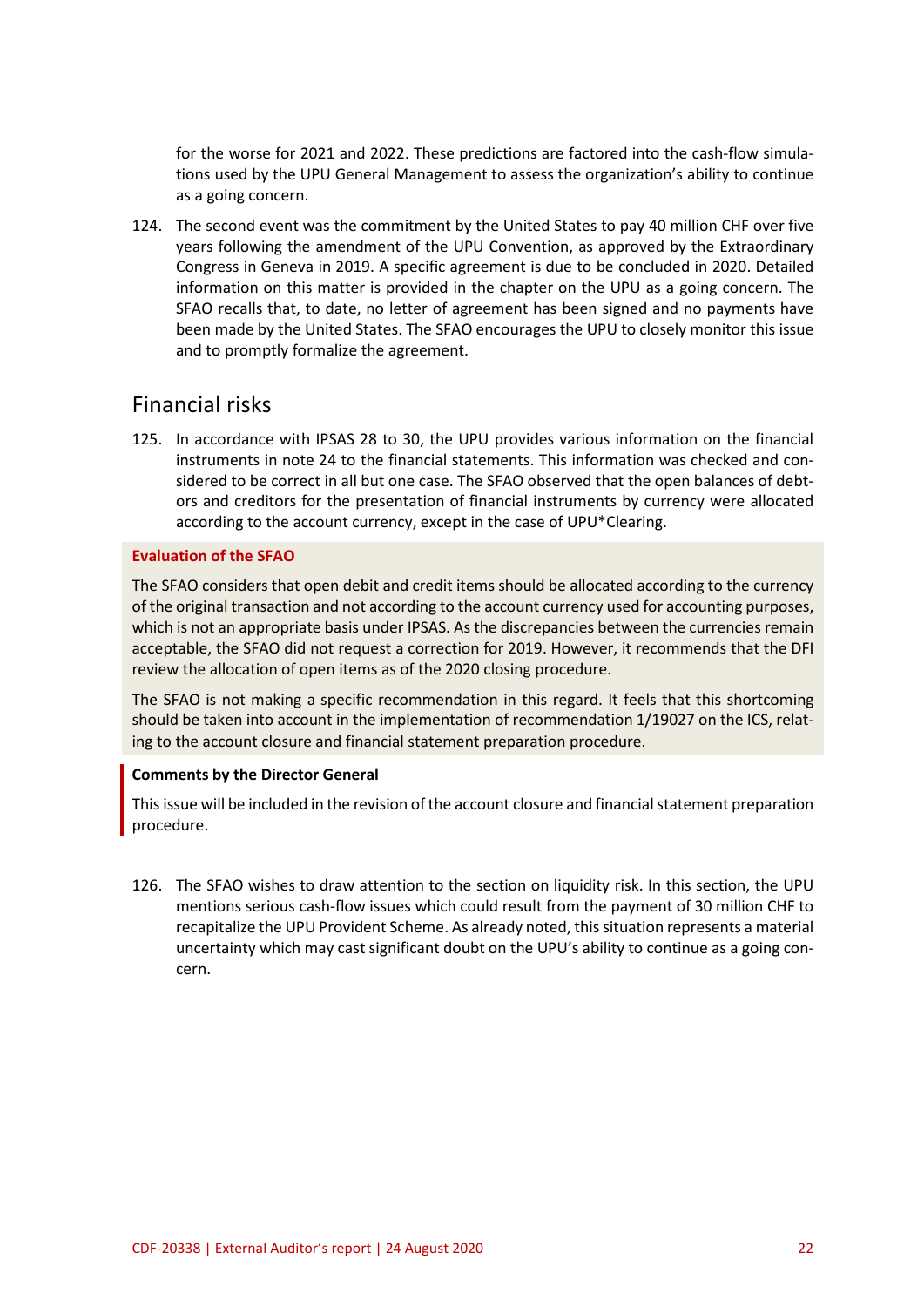### Unrecognized contractual commitments

- 127. According to IPSAS  $1<sup>5</sup>$  $1<sup>5</sup>$  $1<sup>5</sup>$ , the notes should provide information on unrecognized contractual commitments. In addition, according to IPSAS 17<sup>[6](#page-22-1)</sup>, the notes should also indicate, for each category of tangible assets included in the consolidated financial statements, the amount of contractual commitments for the acquisition of property, plant and equipment. At 31 December 2019, unrecognized contractual commitments totalled 12.7 million CHF.
- 128. In note 25, the UPU also referred to its commitments relating to operational leasing and income expected from rental of premises. The figures were checked, and the presentation adopted is correct.

### Contingent liabilities

- 129. As explained in note 26 to the consolidated financial statements, the Union has relationships with three language groups which provide translation services to the UPU member countries belonging to each group. These groups function independently of the Union, which is why their accounts are not consolidated. They appoint their own staff, and their rules state that any financial consequences of a dispute or appeal to the ILO Administrative Tribunal are to be borne by the language group concerned.
- 130. However, some of the ILO case law indicates that a potential Union obligation towards staff of the three translation services cannot be completely ruled out. As the probability of this risk materializing is low, the UPU mentioned the obligations relating to staff benefits as a possible liability. At the end of 2019, the total amount of 18.6 million CHF (17 million CHF at the end of 2018) represented the net obligations of these three services towards their staff for the Provident Scheme and health insurance after separation from service. The amount in question was calculated by the UPU consultant actuary using the same methodology as for staff benefit obligations for Union staff and staff of the other entities included in the consolidated accounts.

### Segment reporting

131. This information appears in note 27 to the consolidated financial statements. This reporting allows for assets, liabilities, expenses and revenue to be broken down into the various segments. The presentation adopted by the UPU complies with the requirements of IPSAS 18.

1

<span id="page-22-0"></span><sup>5</sup> IPSAS 1, point 129d.

<span id="page-22-1"></span><sup>6</sup> IPSAS 17, point 89c.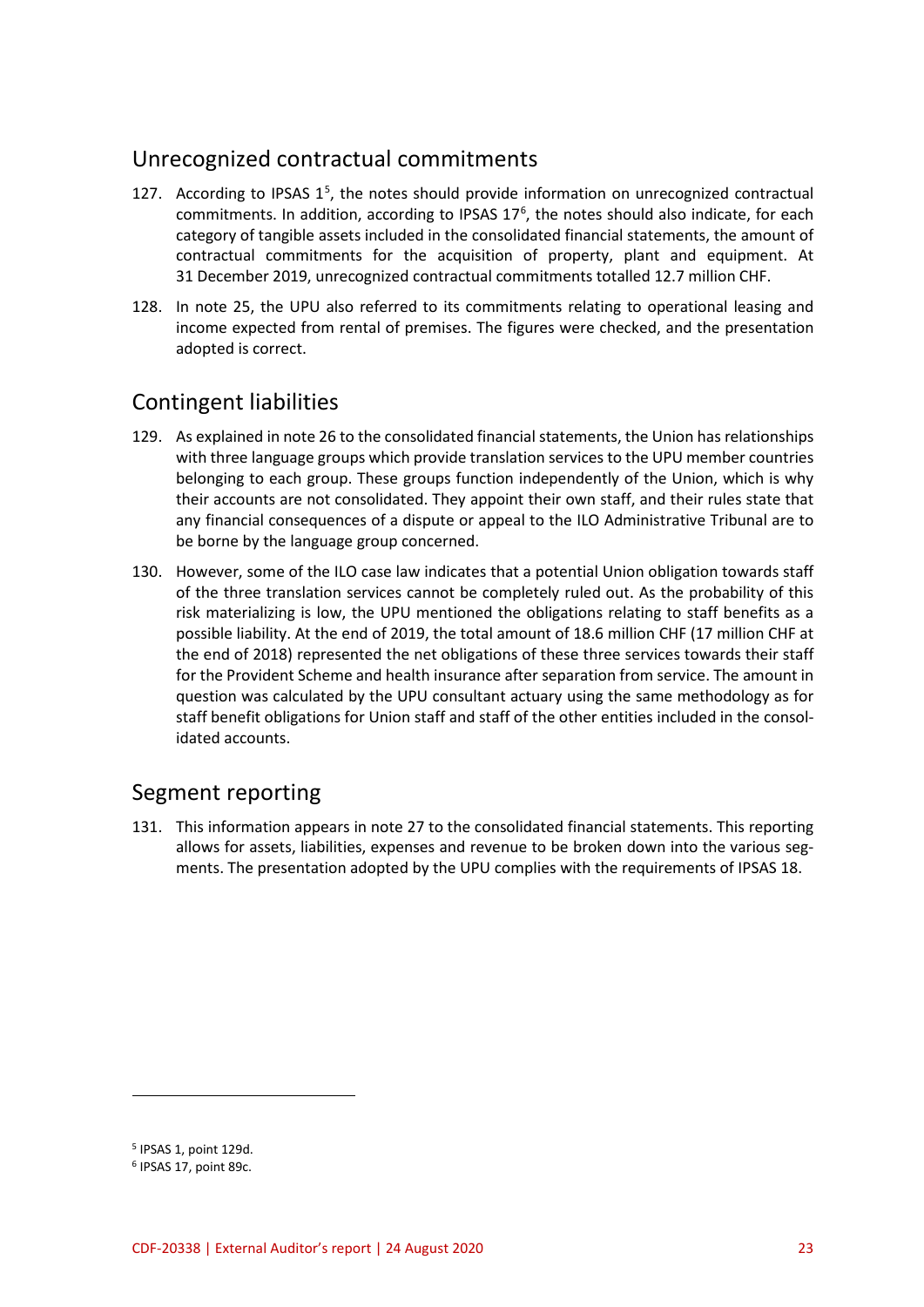## List of additional entries not put to account

| 132. | The following table lists the additional entries (not put to account) noted during the audit. |  |
|------|-----------------------------------------------------------------------------------------------|--|
|      |                                                                                               |  |

| Amount<br>(in CHF) | Description                                         | Effect on<br>result/own<br>funds |
|--------------------|-----------------------------------------------------|----------------------------------|
| 414,406            | Overestimation of interest accrued on bonds         | $-414,406$                       |
| 70,155             | Underestimation of the provision for doubtful debts | $-70,155$                        |
| 67,266             | Debtors as temporary creditors to be reclassified   |                                  |
| 225,000            | Unbooked share of the health insurer's deficit      | $-225,000$                       |
| 133,482            | Miscellaneous income to be reclassified             |                                  |
|                    | <b>TOTAL</b>                                        | -709,561                         |

133. As the total sum above does not exceed the materiality threshold set for this audit, the audit opinion is issued without reservation.

## Conclusion

- 134. As a result of the work carried out, the SFAO is in a position to confirm that the UPU's 2019 consolidated financial statements have been presented in conformity with IPSAS. Moreover, and considering the pre-defined materiality threshold, it also confirms that the accounting data published in the consolidated financial statements corresponds with the UPU accounts.
- 135. The SFAO does, however, point out that the financial situation is very worrying, and that measures need to be taken to guarantee the organization's ability to continue as a going concern. It draws attention to the section on liquidity risk in note 24 to the financial statements, which indicates that the payments to be made to the UPU Provident Scheme could cause serious cash-flow problems. This situation points to a material uncertainty which may cast significant doubt on the UPU's ability to continue as a going concern. The SFAO's opinion on this matter remains unchanged.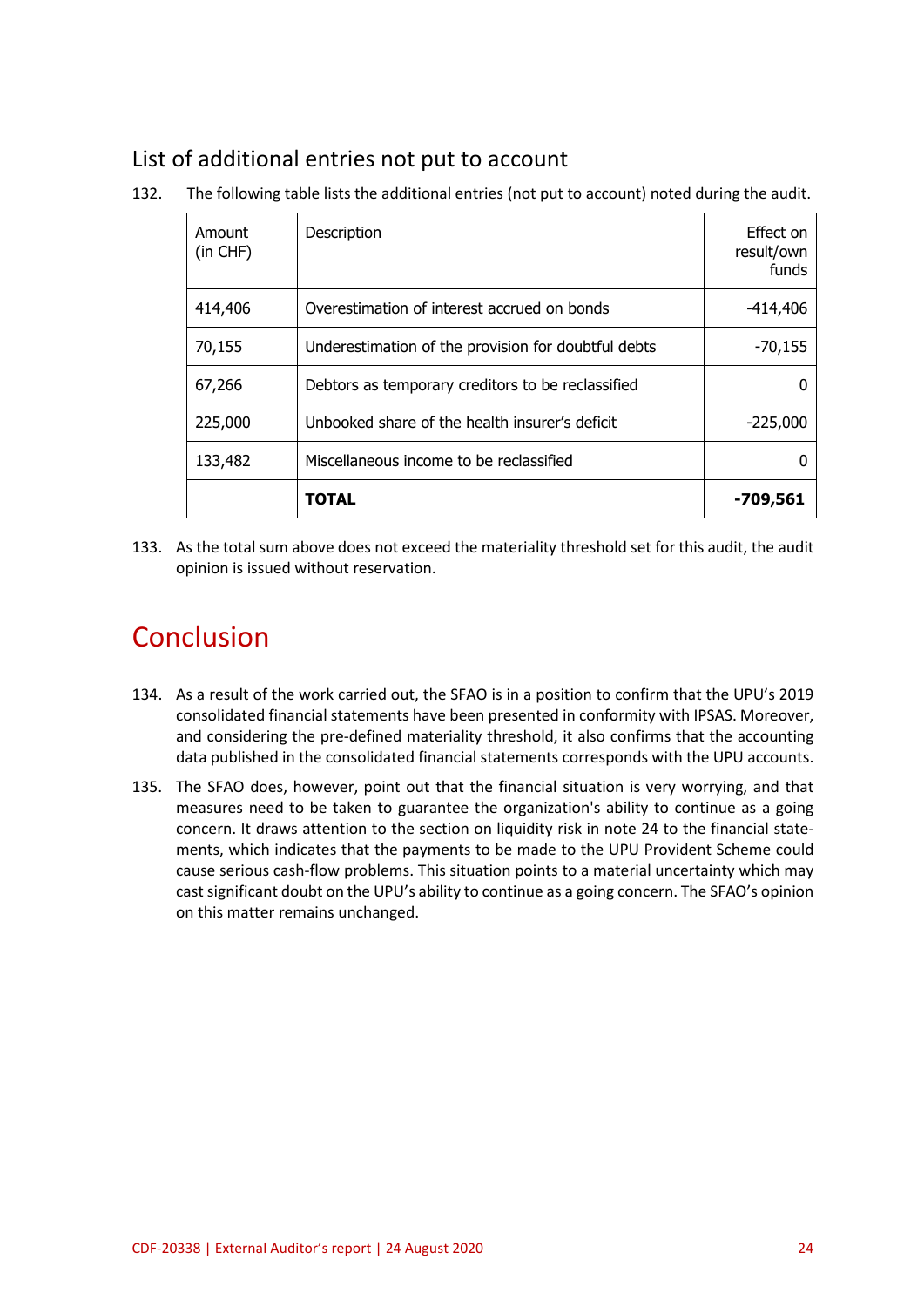136. Consequently, it is able to issue the audit opinion attached to this report and drawn up in accordance with paragraph 5 of the Additional terms of reference governing external audit (annexed to the UPU Financial Regulations).

SWISS FEDERAL AUDIT OFFICE

(External Auditor)

Eric-Serge Jeannet Martin Köhli

Deputy Director **Competence Centre Manager** 

Annexes:

- 1) External Auditor's report
- 2) Follow-up of recommendations from previous audits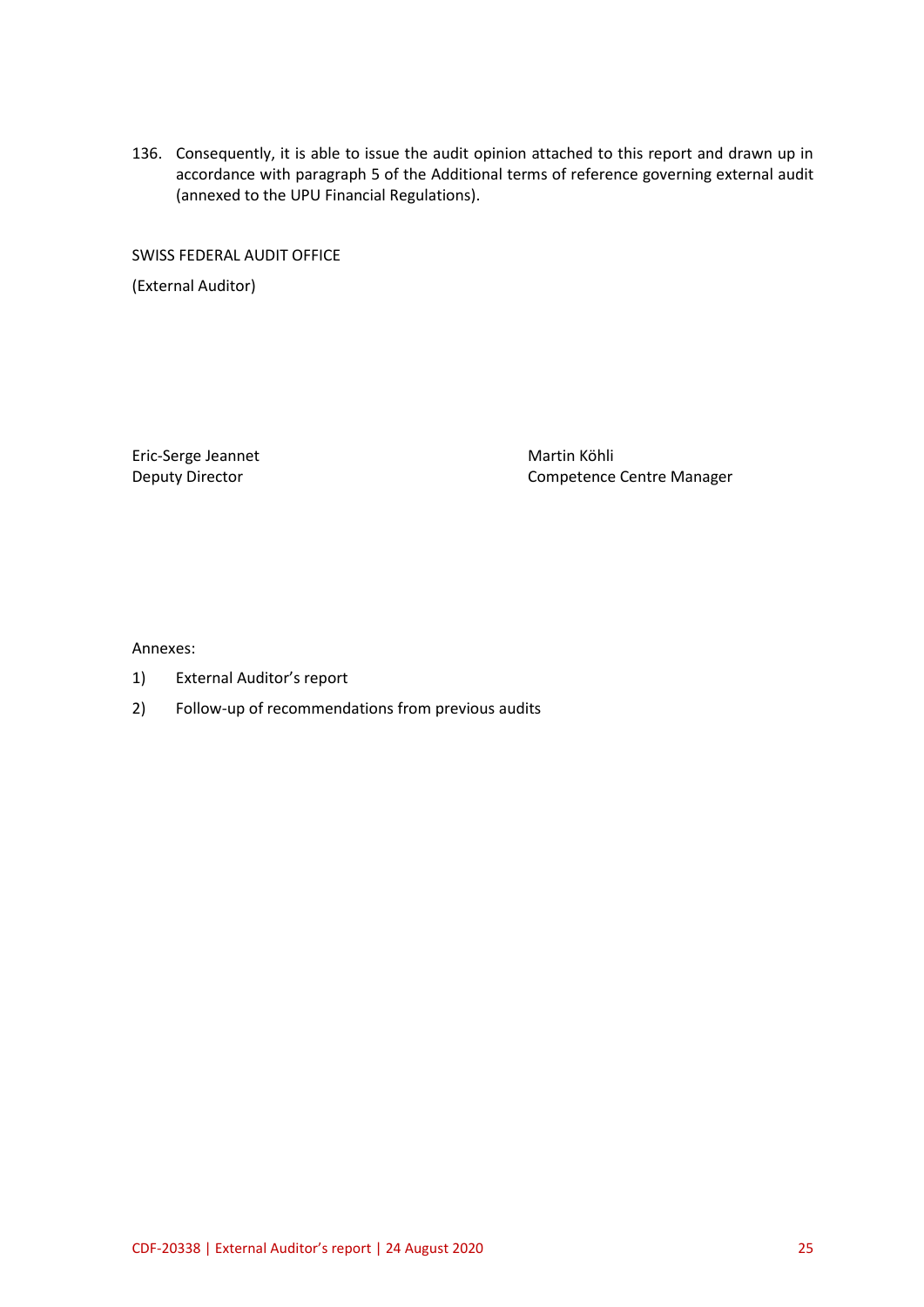# Annex 1: External Auditor's report

## *To the Council of Administration of the Universal Postal Union (UPU)*

### Audit report of the financial statements

#### **Opinion**

The SFAO has audited the consolidated financial statements of the UPU at 31 December 2019, which comprise the statement of financial position (financial statement I), the statement of financial performance (financial statement II), the statement of changes in net assets (financial statement III), the statement of cash flow (financial statement IV), and the statement of comparison of budget and actual amounts (financial statement V), together with the notes attached to the financial statements, including the summary of the principal accounting methods.

In the SFAO's opinion, the consolidated financial statements present fairly, in all material aspects, the financial position of the UPU at 31 December 2019, and its financial performance and cash flows for the financial year ending on that date, in accordance with the provisions laid down in the International Public Sector Accounting Standards (IPSAS) and the UPU Financial Regulations.

#### **Basis for the opinion**

The SFAO conducted its audit in accordance with the International Standards on Auditing (ISA). Its responsibilities under those standards are further described in the "Auditor's responsibilities for the audit of the financial statements" section of this report. The SFAO is independent of the UPU in accordance with the ethical rules applicable to its audit of the consolidated financial statements in Switzerland, and it has fulfilled its other ethical responsibilities in accordance with these rules. It believes that the audit evidence it has obtained is sufficient and appropriate to provide a basis for its opinion.

#### **Significant doubt on its ability to continue as a going concern**

The SFAO draws attention to the section on liquidity risk in note 24 to the financial statements, which indicates that the payments to be made to the UPU Provident Scheme could cause serious cash-flow problems for the organization. This situation points to a material uncertainty which may cast significant doubt on the UPU's ability to continue as a going concern. The SFAO's opinion on this matter remains unchanged.

#### **Responsibilities of the UPU Management for the consolidated financial statements**

The Management is responsible for the preparation and fair presentation of the consolidated financial statements in accordance with IPSAS and the UPU Financial Regulations, and for such internal control as it deems necessary to enable the preparation of consolidated financial statements that are free from material misstatement, whether due to fraud or error.

In preparing the financial statements, the Management is responsible for assessing the UPU's ability to continue as a going concern, disclosing, as applicable, matters related to going concern and using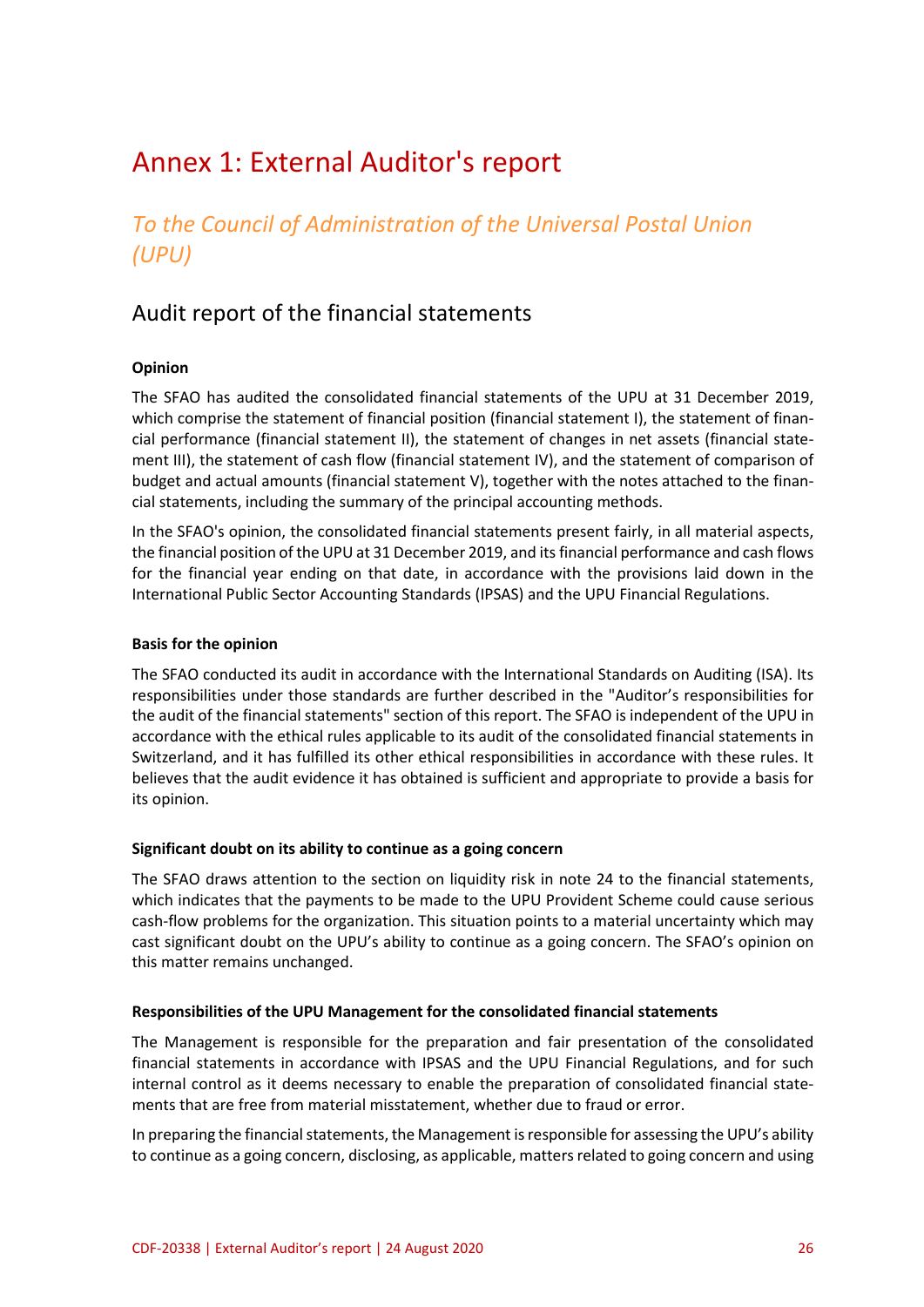the going concern basis of accounting unless the Management either intends to liquidate the UPU or to cease operations, or has no realistic alternative but to do so.

Those charged with governance are responsible for overseeing the UPU's financial reporting process.

#### **Auditor's responsibilities for the audit of the financial statements**

The SFAO's objectives are to obtain reasonable assurance about whether the financial statements as a whole are free from material misstatement, whether due to fraud or error, and to issue an auditor's report containing its opinion. Reasonable assurance is a high level of assurance, but is not a guarantee that an audit conducted in accordance with the ISA will always detect a material misstatement when it exists. Misstatements can arise from fraud or error and are considered material if, individually or in the aggregate, they could reasonably be expected to influence the economic decisions of users taken on the basis of these financial statements.

As part of an audit in accordance with the ISA, the SFAO exercises professional judgement and maintains professional scepticism throughout the audit. It also:

- Identifies and assesses the risks of material misstatement of the financial statements, whether due to fraud or error, designs and performs audit procedures responsive to those risks, and obtains audit evidence that is sufficient and appropriate to provide a basis for its opinion. The risk of not detecting a material misstatement resulting from fraud is higher than for one resulting from error, as fraud may involve collusion, forgery, intentional omissions, misrepresentations, or the override of internal control;
- Obtains an understanding of internal control relevant to the audit in order to design audit procedures that are appropriate in the circumstances, but not for the purpose of expressing an opinion on the effectiveness of the UPU's internal control;
- Evaluates the appropriateness of accounting policies used and the reasonableness of accounting estimates and related disclosures made by the Management;
- Draws conclusions as to the appropriateness of the use of the going concern basis of accounting and, based on the audit evidence obtained, whether a material uncertainty exists related to events or conditions that may cast significant doubt on the UPU's ability to continue as a going concern. If the SFAO concludes that a material uncertainty exists, the SFAO is required to draw attention in its auditor's report to the related disclosures in the consolidated financial statements or, if such disclosures are inadequate, to modify its opinion. Its conclusions are based on the audit evidence obtained up to the date of its auditor's report. However, future events or conditions may cause the UPU to cease to continue its operations;
- Evaluates the overall presentation, structure and content of the financial statements, including the disclosures, and whether the financial statements represent the underlying transactions and events in a manner that achieves fair presentation;
- Obtains sufficient appropriate audit evidence regarding the financial information of the entities and business activities within the UPU to express an opinion on the consolidated financial statements. The SFAO is responsible for the direction, supervision and realization of the UPU audit, and assumes full responsibility for its audit opinion.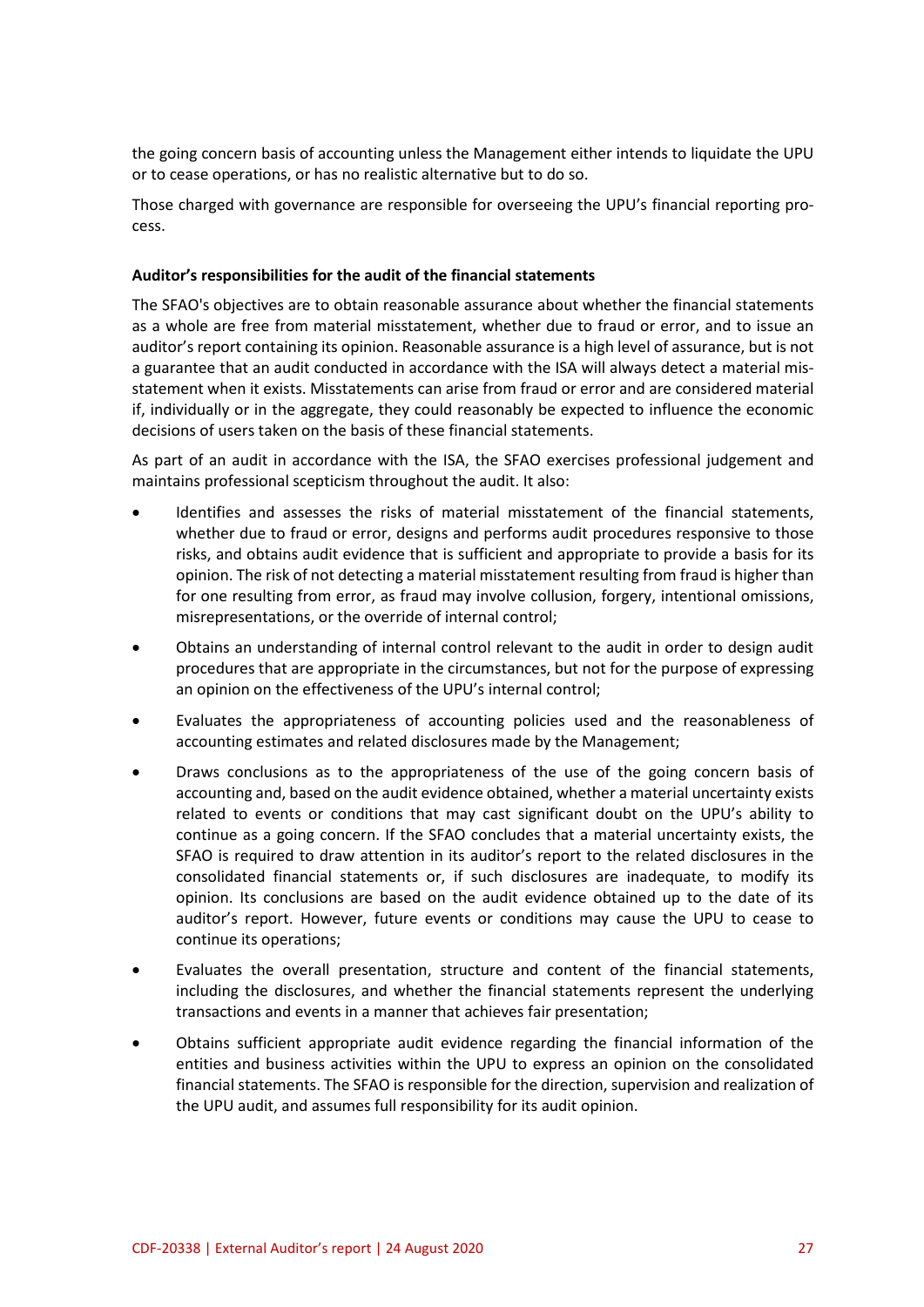The SFAO communicates with those charged with governance regarding, among other matters, the planned scope and timing of the audit and significant audit findings, including any significant deficiencies in internal control that it identifies during its audit.

Berne, 24 August 2020

SWISS FEDERAL AUDIT OFFICE[7](#page-27-0)

(External Auditor)

Eric-Serge Jeannet Martin Köhli

Deputy Director **Competence Centre Manager** 

1

<span id="page-27-0"></span><sup>7</sup> Postal address: Monbijoustrasse 45, CH-3003 Berne.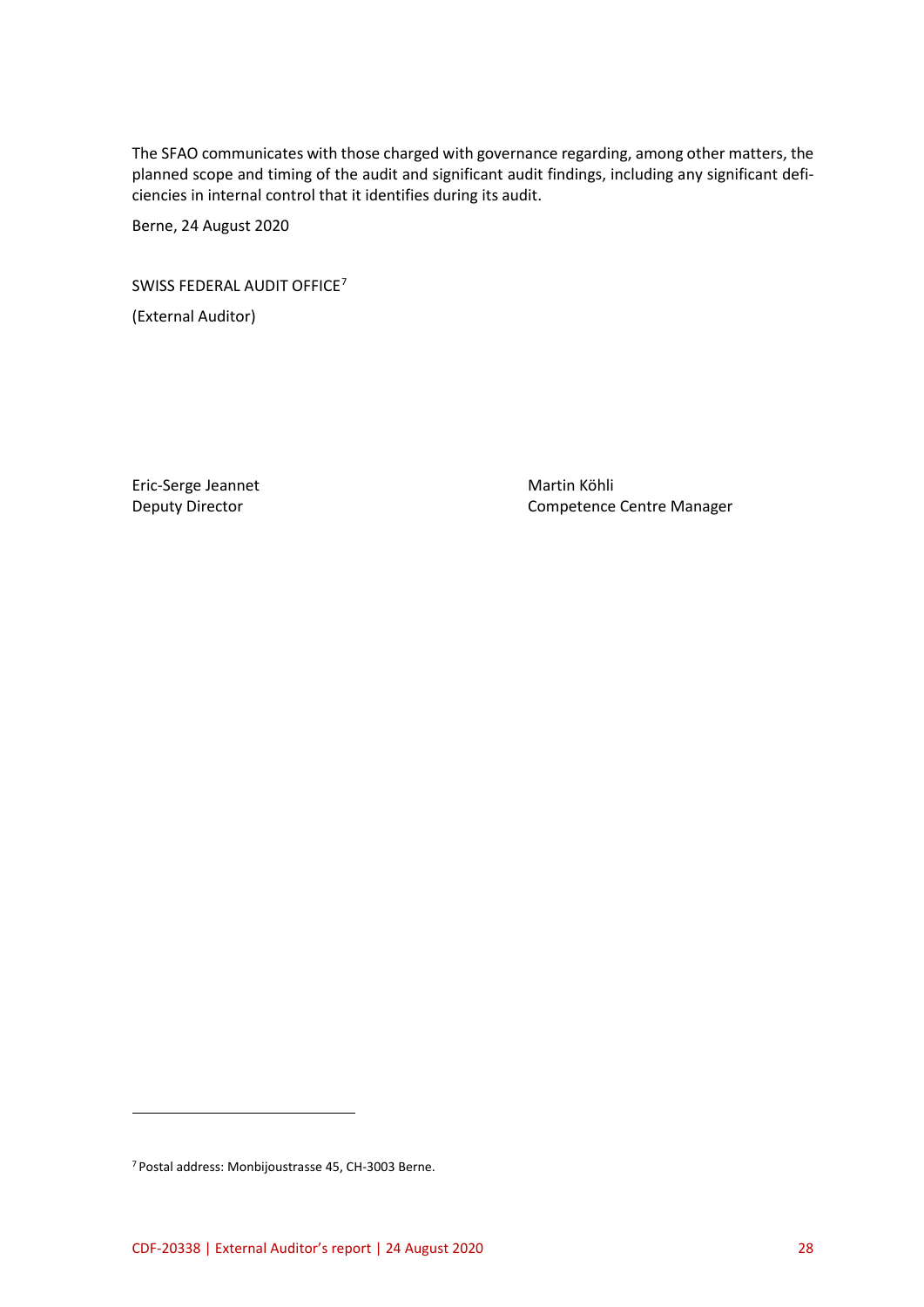# Annex 2: Follow-up of recommendations from previous audits

### Audit report of the financial statements

As indicated in paragraph 22, this annex sets out the status of the recommendations issued in previous audit reports that have not been implemented.

| <b>Audit report</b> |            | <b>Recommendations</b> |                   |            |                                          |
|---------------------|------------|------------------------|-------------------|------------|------------------------------------------|
| No.                 | Date       | No.                    | Type <sup>1</sup> | Unit       | <b>Planned date of</b><br>implementation |
| 12390               | 20.12.2012 | 4                      | Management        | <b>DRH</b> | 31.12.2016                               |
| 13262               | 13.6.2013  | 5                      | IT                | PTC        | 31.3.2017                                |
| 18055               | 5.6.2018   | 1                      | IT                | <b>PTC</b> | 31.12.2019                               |
| 18055               | 5.6.2018   | $\overline{2}$         | <b>FS</b>         | DFI        | 31.12.2020                               |
| 19027               | 2.7.2019   | 1                      | FS                | DFI        | 31.12.2019                               |

*<sup>1</sup> FS: recommendations concerning the consolidated financial statements and accounting Management: recommendations concerning management in general IT: recommendations concerning information technology*

Five recommendations are still outstanding. Their implementation status is presented below.

#### Table of outstanding recommendations

Recommendation 4 from the 20 December 2012 financial audit report (No. 12390) on the **process for managing working hours and absences:** I recommend that the UPU update its processes for the management and monitoring of working hours and, in so doing, formalize its related internal control system. Further, an employee departure checklist could be created in addition to the recruitment checklist. The latter could be expanded to include basic training related to the DRH's administrative instructions.

**Comment by the Director General:** The DRH agrees with this recommendation.

The processes related to the management and monitoring of working hours should be updated using the application available for that purpose (Qualigram). This could be one of the DRH's objectives for 2013 and would result in the updating of the internal control system.

When an employee leaves (retirement, separation from service, death), the DRH uses an internal checklist to perform the necessary tasks. Since the process also concerns other directorates, like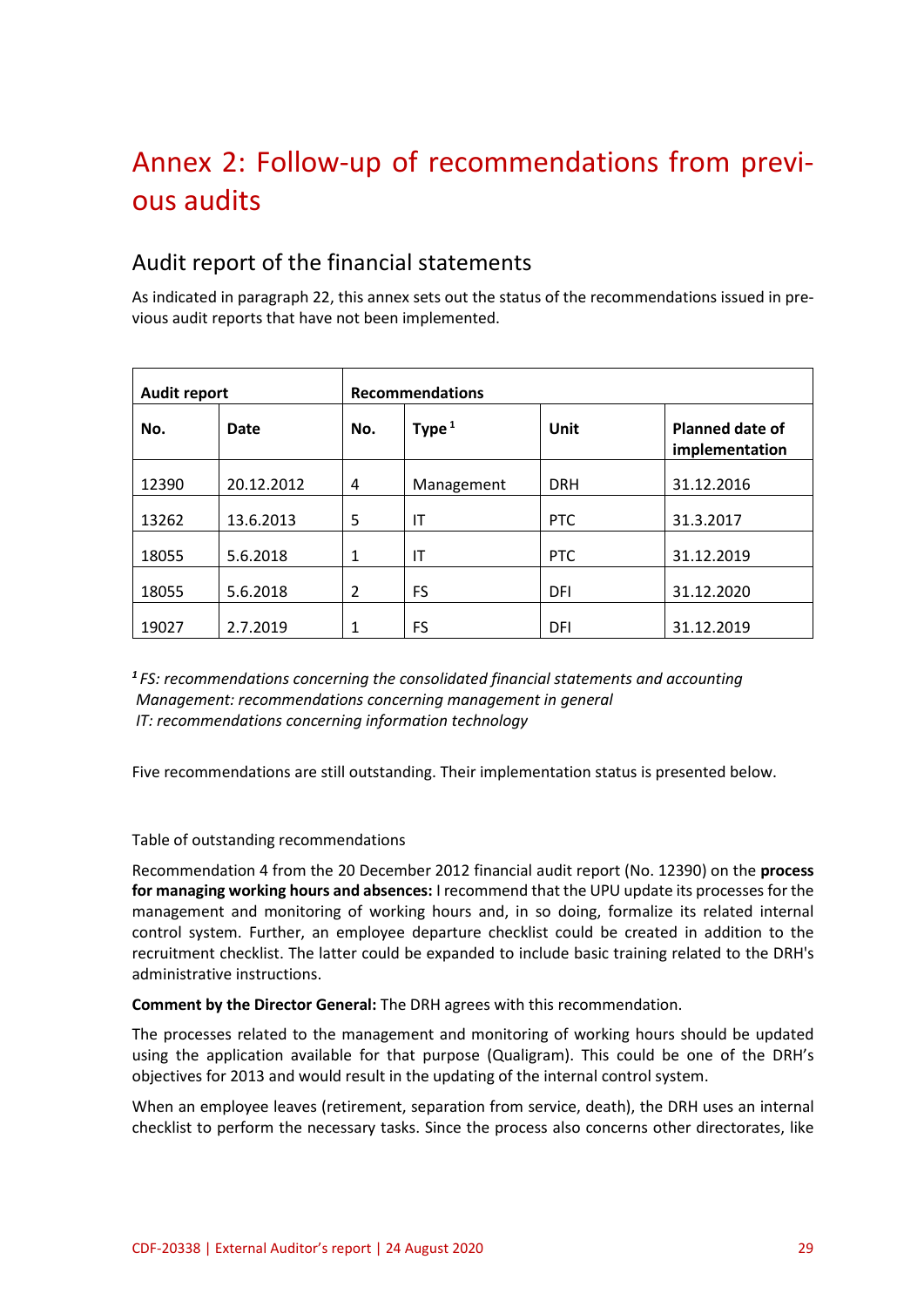the DL and the DFI, it might be a good idea to consider creating a common checklist, if the directors concerned agree on the usefulness of such a tool.

As soon as the rules and administrative instructions have been updated, it would indeed be a good idea to provide staff with basic training on them. This training could be done through e-learning modules designed in cooperation with the DCDEV under the Trainpost project.

#### Status according to the follow-up conducted in May 2020:

The recommendation has been partially implemented, with the creation of a checklist for separation from service. However, administrative instruction 22/Rev 6 on working hours has still not been formally approved by the Management.

**Recommendation 5 from the 13 June 2013 report (No. 13262) on the audit of the 2012 financial statements:** I invite the UPU to take the necessary steps for all the organization's requests – i.e. from all directorates, and internal and external clients – to be submitted through one single system by all IB units.

**Comment by the Director General:** The UPU agrees with the recommendation and has taken it into account for the work of the IT Steering Committee.

#### Status according to the follow-up conducted in November 2019:

A project is under way which should allow for management of all UPU IT services. The new system will also cover processing of requests. It has been decided that the EasyVista tool will be used exclusively from now on. Migration of open requests from the ADILOFT system will form part of this project. This also includes an update from the current version of EasyVista. The project has been delayed and is due to be completed in 2020.

**Recommendation 1 from the 5 June 2018 report (No. 18055) on the audit of the 2017 consolidated financial statements:** The SFAO recommends that the UPU apply recognized best practices in change management and access rights for the Navision application across all units of the organization.

**Comment by the Director General:** We agree with this recommendation. Measures will be taken to ensure that best practices are applied across all units of the organization.

#### Status according to the follow-up conducted in November 2019:

The audit demonstrated that the situation with respect to change management has improved and that various pieces of audit evidence are now produced during the acceptance test and in the separate test environment. However, with respect to access rights, there are still shortcomings in the implementation of controls.

The SFAO points out that one external service provider still has direct access to staff data, which is problematic. In addition, reviews of user access rights do not comply with best practice for the following reasons:

- An Excel printout of a basic list of existing users cannot be considered as valid evidence.
- The list bears no date or signature.

The SFAO therefore feels that this recommendation still stands.